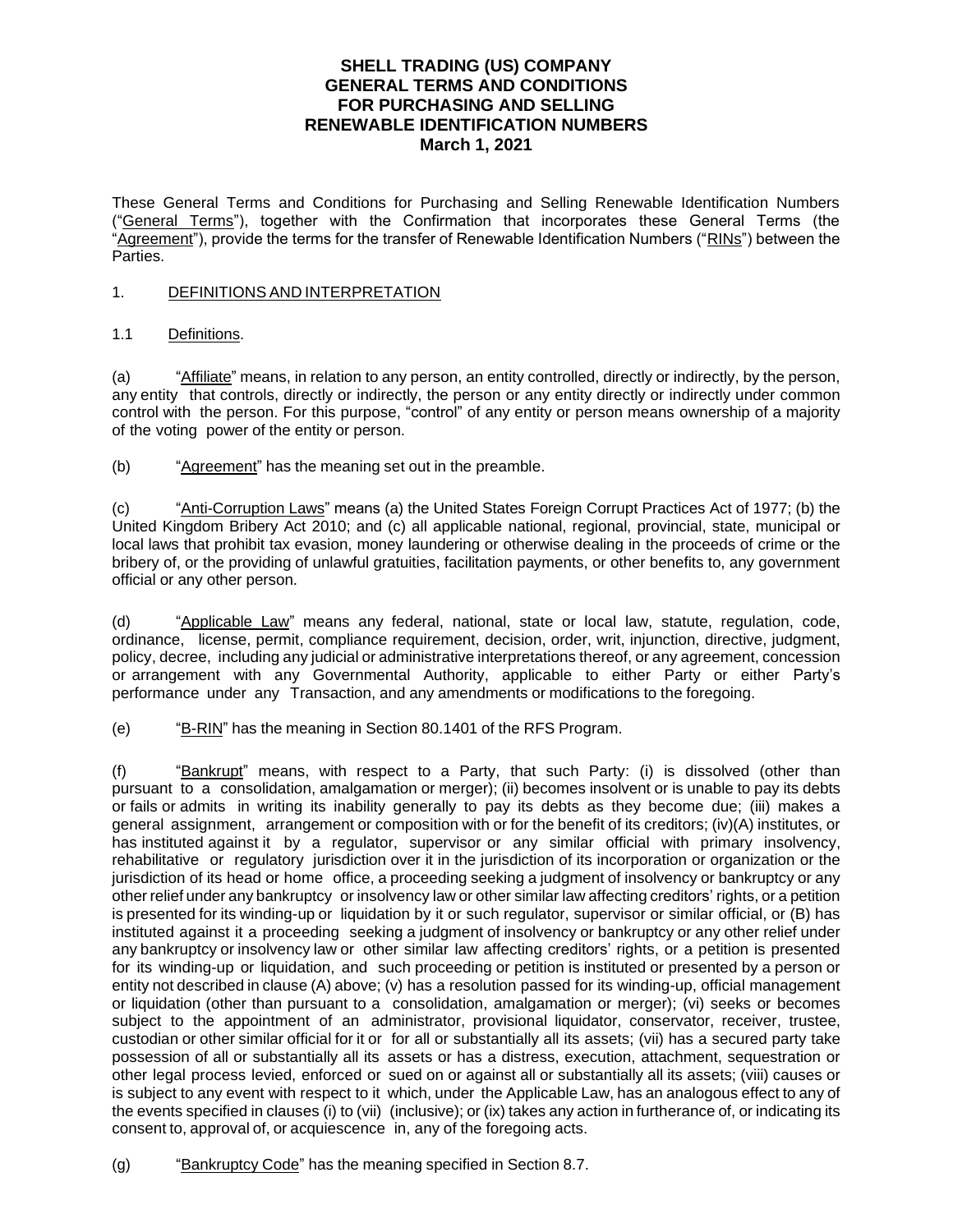(h) "Batch Number" is a serial number assigned to a batch of fuel under the RFS Program.

(i) "Buyer" means the Party obligated to purchase RINs under a Transaction.

(j) "Confirmation" means (i) any electronic confirmation setting forth the trade details of a Transaction between the Parties and matched by the Parties on an electronic confirmation matching system and (ii) absent the ability to confirm a Transaction through an electronic confirmation matching system, any other written or electronic confirmation between the Parties that contains the relevant trade details of the **Transaction** 

(k) "Confirming Party" has the meaning set forth in Section 17.2(c).

(I) "Contract Price" means the price (expressed in U.S. Dollars) of a RIN as specified in a Confirmation.

(m) "Contract Value" means the amount of the RINs remaining to be delivered or received under a Transaction multiplied by the Contract Price.

(n) "Credit Support Provider" means a party's guarantor or other provider of credit support for such party, in addition to any entity specified as such in a Confirmation.

(o)  $\frac{p\cdot\text{Code}^n}{p\cdot\text{Code}^n}$  means the number designating the type of renewable fuel with which a given RIN is associated, as described in Section 80.1425(g) of the RFS Program.

(p) "Defaulting Party" has the meaning specified in Section 8.1.

(q) "Deficient Quantity" means the volume of Deficient RINs.

(r) "Deficient RIN" has the meaning specified in Section 6.1.

(s) "Designated Event" means, with respect to a Party for purposes of Section 7.1(d): (i) the consolidation or amalgamation of a Party with, the merger of a Party with or into, or the transfer of all or substantially all of a Party's assets to, another entity; (ii) the reorganization, reincorporation or reconstitution of a Party into or as another entity; (iii) the acquisition by any person directly or indirectly of the majority of the beneficial ownership of the Party such that such person may exercise control of the Party; or (iv) a substantial change in the capital structure of a Party by means of the issuance or guaranty of debt.

(t) "Early Termination Date" has the meaning specified in Section 8.1.

(u) "Eastern Prevailing Time" means the time prevailing on the East Coast of the U.S., taking into account daylight savings time if it is in effect.

(v) "EMTS" means the EPA Moderated Transaction System or any replacement or successor system designated by the EPA.

(w) "EPA" means the U.S. Environmental Protection Agency or any successor having responsibility at law for the implementation and administration of the RFS Program.

(x) "EPA Company ID" means the identification number issued to an entity under the RFS Program.

(y) "Event of Default" has the meaning specified in Section 7.1.

(z) "Facility" means a facility at which the batch of renewable fuel associated with the purchased RINs was produced or imported.

(aa) "Force Majeure" has the meaning specified in Section 9.1.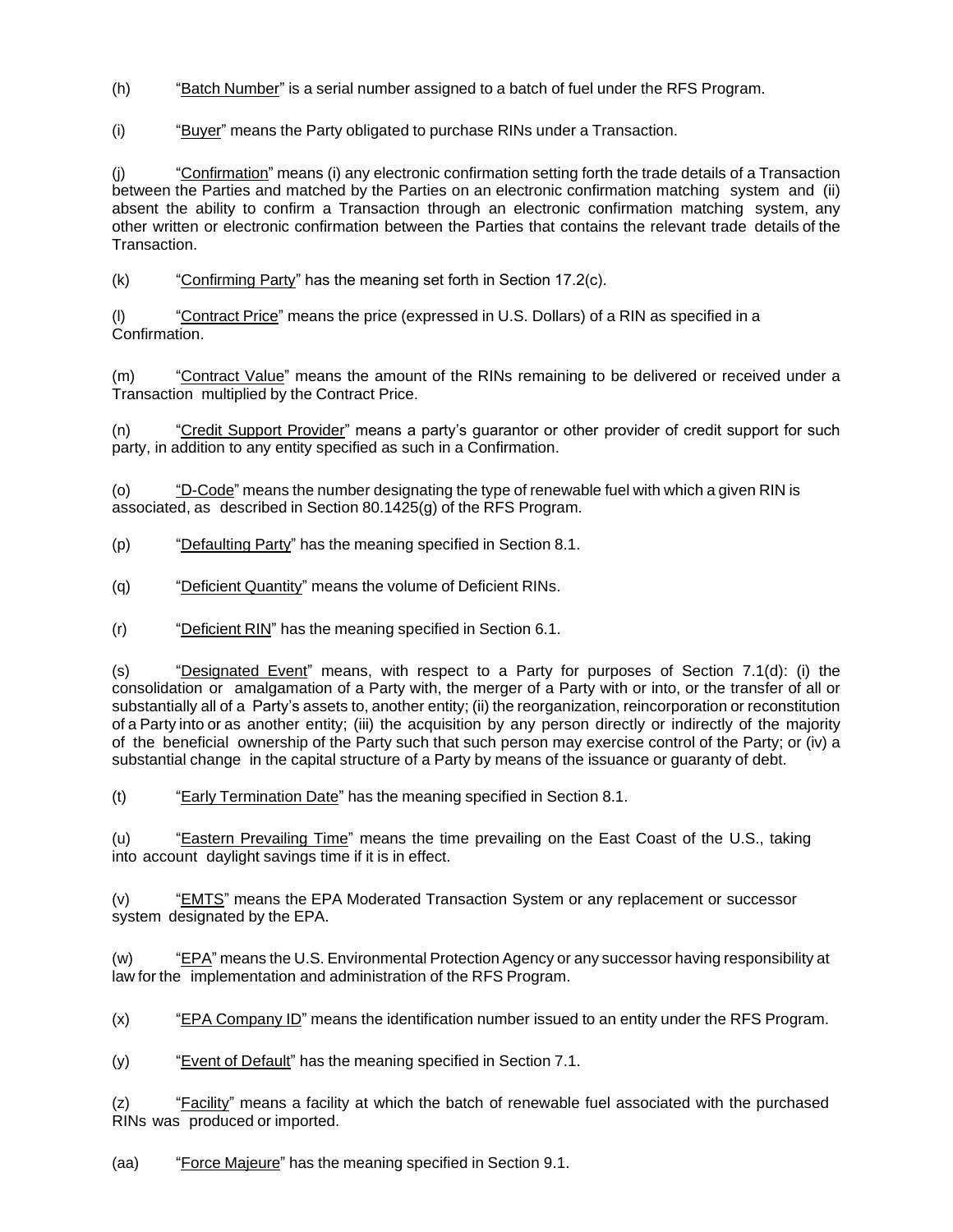(bb) "Generator" means an entity that generates RINs under the RFS Program.

(cc) "Governmental Authority" means any U.S. federal, state, regional, local or municipal governmental body, agency, instrumentality, authority or entity established or controlled by a government or subdivision thereof, including any legislative, administrative or judicial body, or any person acting on behalf thereof.

(dd) "Initiate" means the submission of a sell transaction in EMTS by Seller; provided, however, that a Seller shall not be deemed to have submitted any RINs where Seller cancels such sell transaction in EMTS before Buyer accepts it in EMTS.

(ee) "Invoice" has the meaning set forth in Section 4.1.

(ff) "K-Code" means the number designating whether or not a RIN is separated or assigned to a volume of fuel under the RFS Program.

(gg) "Market Value" means the amount of the RINs remaining to be delivered or received under a Transaction multiplied by the market price for an equivalent transaction for Qualified Replacement RINs as determined by the Performing Party in a commercially reasonable manner. To ascertain the Market Value, the Performing Party may consider, among other valuations, quotations from leading dealers in swap contracts or physical trading markets, similar sales or purchases and any other bona fide third-party offers, all adjusted for the length of the term, relevant Payment Due Dates, Transfer Dates, and Transaction Volume. A Party shall not be required to enter into a replacement transaction in order to determine the Market Value of a Transaction. For the avoidance of doubt, any option pursuant to which one Party has the right to extend the term of a Transaction shall be considered in determining Contract Value and Market Values.

(hh) "Moody's" means Moody's Investors Service, Inc., or its successor.

(ii) "New York Banking Day" means a day (other than a Saturday or Sunday or banking holiday) on which commercial banks are authorized to open for business in the State of New York.

- (ij) "Non-Confirming Party" has the meaning set forth in Section 17.2
- (kk) "Original Index" has the meaning specified in Section 18.1.
- (ll) "Other Amounts" has the meaning specified in Section 8.3.

(mm) "Party" means Buyer or Seller, individually, and "Parties" means Buyer and Seller, collectively.

(nn) "Payment Due Date" means the payment due date specified in the Confirmation (or otherwise agreed in writing by the Parties), provided that if the Payment Due Date is not so specified or agreed, then it shall be five (5) New York Banking Days after the later of (A) the Transfer Date or (B) the payer's receipt of the payee's Invoice.

- (oo) "Pending RINs" has the meaning specified in Section 6.3.
- (pp) "Performance Assurance" has the meaning specified in Section 5.1.
- (qq) "Performing Party" has the meaning specified in Section 8.1.
- (rr) "Posting Party" has the meaning specified in Section 5.1.
- (ss) "Prepayment" has the meaning specified in Section 5.4.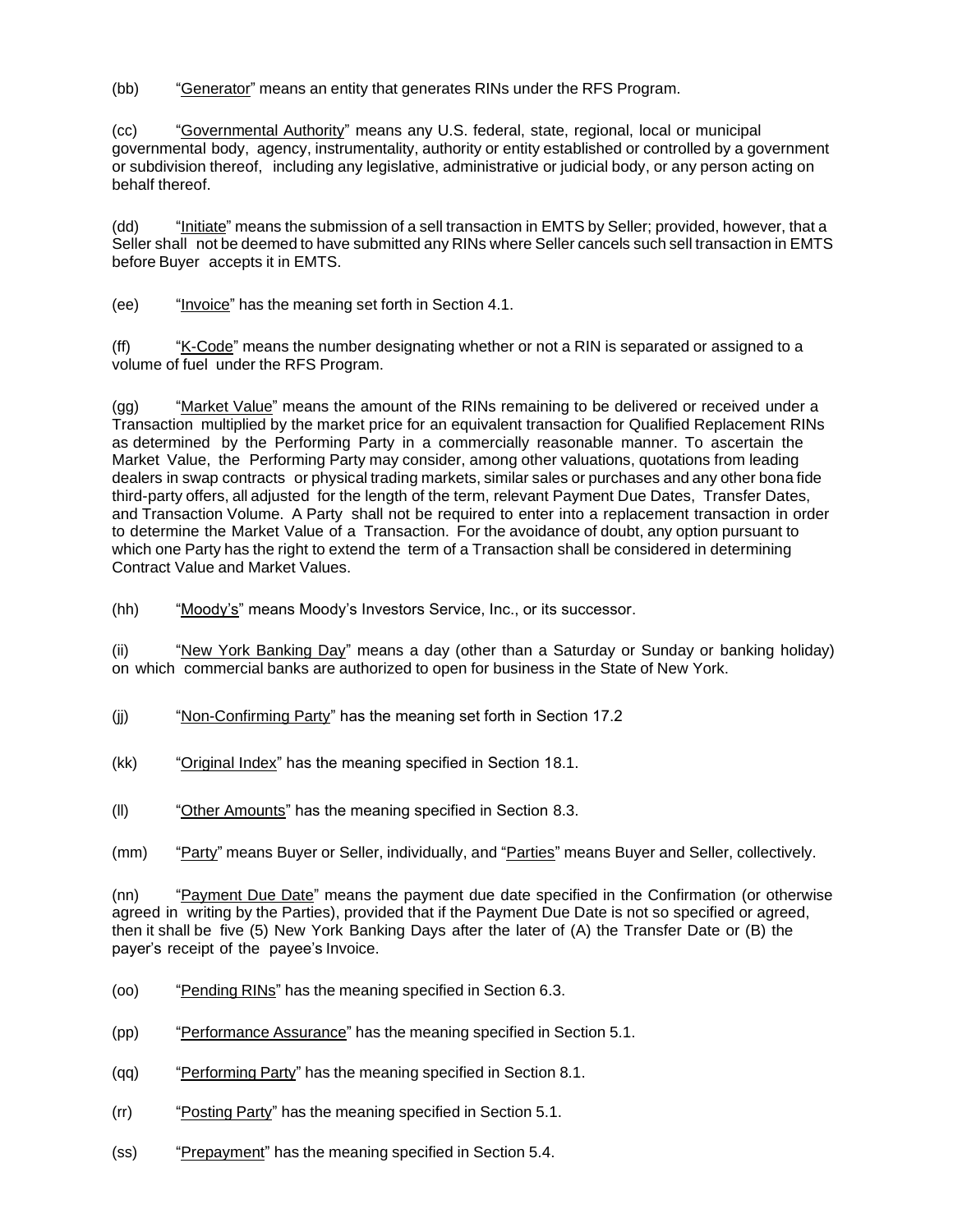(tt) "Prepayment Amount" has the meaning specified in Section 5.4.

(uu) "Prepayment Due Date" has the meaning specified in Section 5.4.

(vv) "Product Transfer Document" or "PTD" means such document(s) transferring title to the purchased RINs from Seller to Buyer as may be required pursuant to the RFS Program, 40 C.F.R. Part 80, Subpart M. Each Product Transfer Document shall include a corresponding Invoice Number.

(ww) "Q-RIN" has the meaning in Section 80.1401 of the RFS Program.

(xx) "Qualified Institution" means (i) the U.S. office of a commercial bank or trust company (which is not an Affiliate of either party) organized under the laws of the U.S. (or any state or political subdivision thereof), or (ii) the U.S. branch of a foreign bank (which is not an Affiliate of either party), in each case having assets of at least ten billion dollars (\$10,000,000,000), and having a credit rating of at least A- by Standard & Poor's and at least A3 by Moody's.

(yy) "Qualified Replacement RIN" means a valid RIN: (i) of the same D-Code as that specified in the relevant Confirmation; (ii) generated either in the same year specified in the relevant Confirmation, or if RINs generated in the year specified in the relevant Confirmation are not reasonably available in the market or have expired, the then current compliance year; (iii) if the RIN is a B-RIN or a Q-RIN, approved under the same Quality Assurance Plan as the Deficient RIN; and, in any event, (iv) acceptable to the Buyer. For example, if the Deficient RINs is a B-RIN, then the Qualified Replacement RIN must also be a B-RIN, in addition to meeting the other aforementioned requirements.

(zz) "Reference Price" means a price that is determined by reference to a specified pricing source.

(aaa) "Required Authorizations" has the meaning set out in Section 3.1(a).

(bbb) **"**Restricted Jurisdiction**"** means a country, state, territory or region which is subject to comprehensive economic or trade restrictions under Trade Control Laws, which may change from time to time, applicable to either Party to the Agreement.

(ccc) "Restricted Party" means any individual, legal person, entity or organisation (i) targeted by national, regional or multilateral trade or economic sanctions under Trade Control Laws; or (ii) directly or indirectly owned or controlled or acting on behalf of such persons, entities or organisations and including their directors, officers or employees.

(ddd) "RFS Program" means Renewable Fuel Standard Program under the Energy Policy Act of 2005 and the Energy Independence and Security Act of 2007 and implementing regulations, including without limitation, 40 C.F.R. Part 80, Subpart M.

(eee) "RIN" means a Renewable Identification Number as defined in the RFS Program.

(fff) "RIN Generation Year" means the calendar year in which a RIN was generated under the RFS Program.

(ggg) "RIN Generator Company ID" means the EPA Company ID of the Generator of the relevant RINs.

(hhh) "RIN Generator Facility ID" means the EPA Facility registration ID of the Facility.

(iii) "Secured Party" has the meaning specified in Section 5.1.

(ijj) "Seller" means the Party obligated to sell RINs under a Transaction.

(kkk) "Shell" shall mean Shell Trading (US) Company or Shell Oil Products US.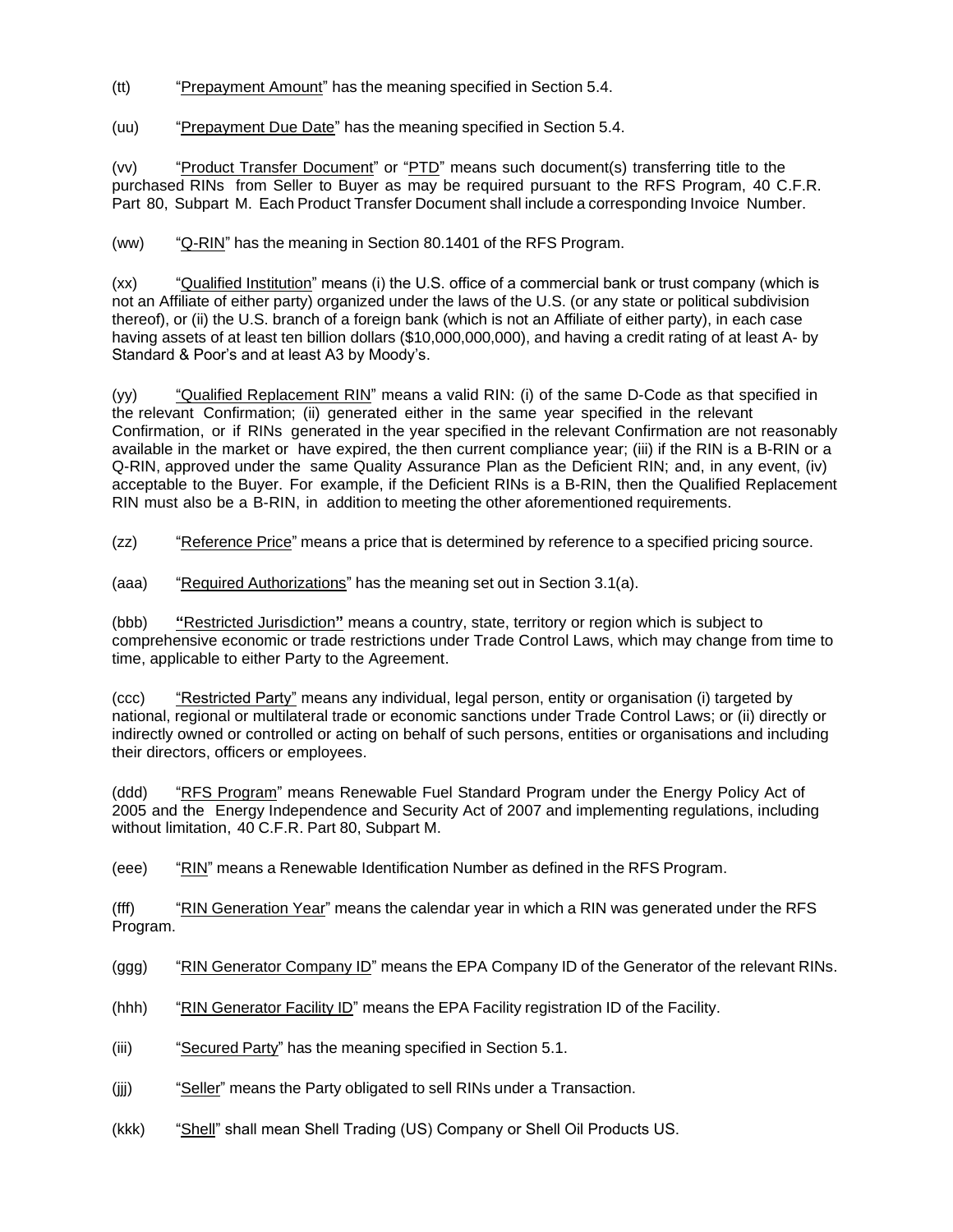(lll) "Specified RIN" has the meaning specified in Section 2.4.

(mmm) "Specified RIN Transaction" has the meaning specified in Section 2.4.

(nnn) "Termination Payment" has the meaning specified in Section 8.2.

(ooo) "Trade Control Laws" means any applicable trade or economic sanctions or embargoes, Restricted Party lists, controls on the imports, export, re-export, use, sale, transfer, trade, or otherwise disposal of goods, services or technology, anti-boycott legislation or similar laws or regulations, rules, restrictions, licenses, orders or requirements in force from time to time, including without limitation those of the European Union, the United Kingdom, the United States of America, and other government laws applicable to a Party to the Agreement.

(ppp) "Trade Date" means the date a Transaction is entered into between the Parties.

(qqq) "Transaction" has the meaning specified in Section 1.3.

(rrr) "Transaction Volume" means each volume of RINs specified in a Confirmation.

(sss) "Transfer Date" means the date specified as such on the Product Transfer Document.

(ttt) "Transfer Period" means, for a Transaction, the date range as specified in the Confirmation during which Seller must Initiate the Transaction Volume.

(uuu) "U.S." means United States of America, and every reference to money, price, or Contract Price pertains to U.S. Dollars.

(vvv) "Verified RIN" has the meaning in Section 80.1401 of the RFS Program.

1.2 Interpretation. Unless otherwise specified, all section references in this Agreement are to the Sections of this Agreement. All headings in this Agreement are intended solely for convenience of reference and shall not affect the meaning or interpretation of this Agreement. Unless expressly provided otherwise, the word "including" as used herein does not limit the preceding words or terms and shall be read to be followed by the words "without limitation" or words having similar import and the words "other" and "otherwise" shall not be construed as being limited by the context in which they appear or the words that precede them. The word "or" is not exclusive. Unless otherwise expressly stated, the words "hereof", "herein" and "hereunder" and words of similar import refer to this Agreement as a whole and not to any particular provision of this Agreement. The words "will" and "shall" are expressions of command, not merely expressions of future intent or expectation. Unless expressly provided otherwise, references to "consent" mean the prior written consent of the Party at issue. Unless provided otherwise, when a Party's response is required hereunder within a specific time period following receipt of notice or documentation, as applicable, the day of receipt thereof by such Party shall be considered day zero. The Parties acknowledge that they and their counsel have reviewed and revised this Agreement and that no presumption of contract interpretation or construction shall apply to the advantage or disadvantage of the drafter of this Agreement. Any specific references to laws, statutes, or regulations will include any amendments, replacements, or modifications thereto.

1.3 Scope; Single Agreement. This Agreement is intended to apply exclusively to transactions for the purchase and sale of RINs between Seller and Buyer, the details of which are set forth in a Confirmation (a "Transaction"). All Transactions are entered into in reliance on the fact that this Agreement and all Transactions hereunder form a single agreement between the Parties.

1.4 Inconsistency. In the event of any inconsistency between the provisions of any Confirmation and this Agreement, such Confirmation will prevail for the purposes of the relevant Transaction.

## 2. SALE AND PURCHASE OF RINS

2.1 General Obligations.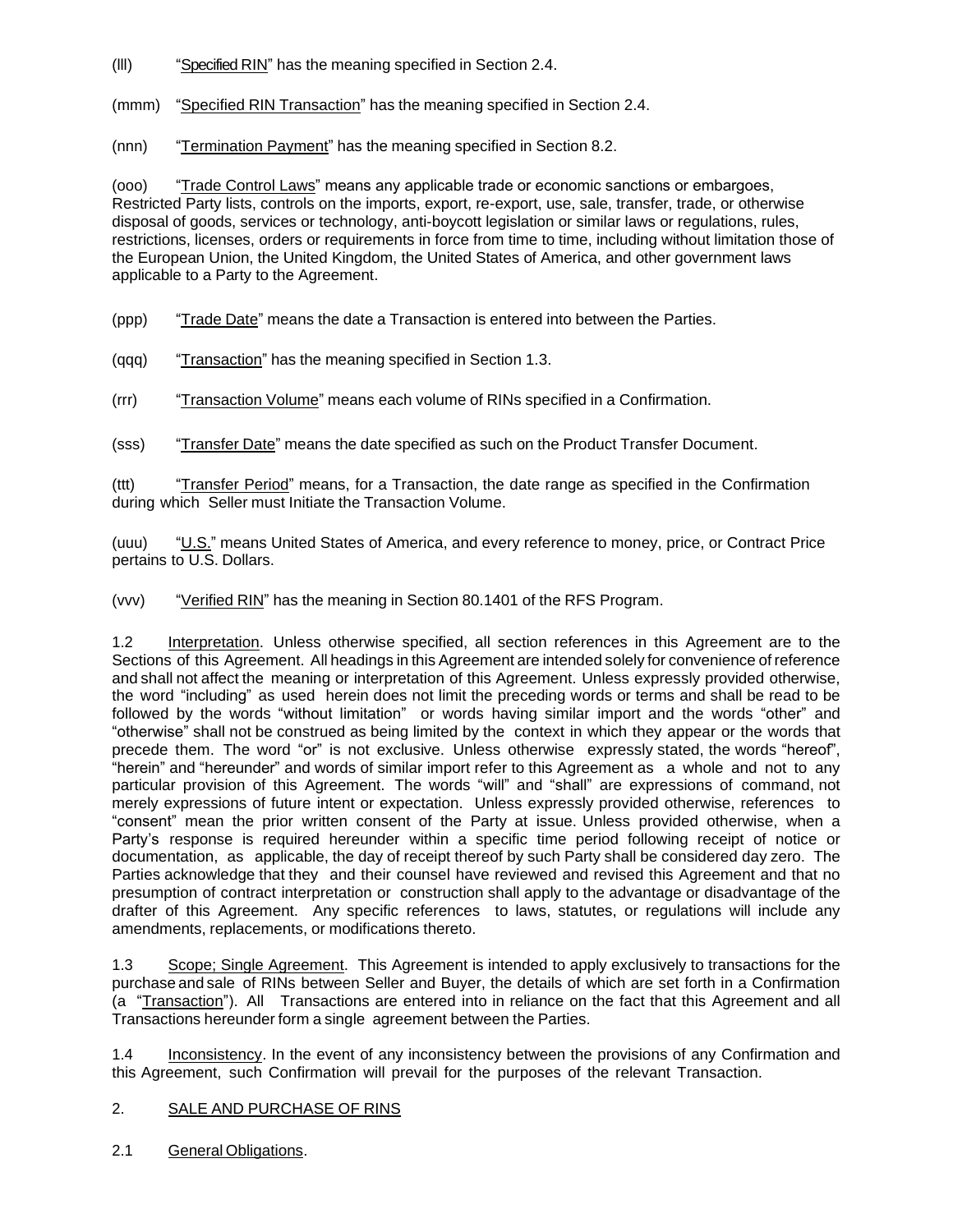(a) Pursuant to each Transaction, Seller shall Initiate each Transaction Volume within its respective Transfer Period, or the Deficient Quantity of Qualified Replacement RINs, if applicable, within the period specified in Section 6.1.

(b) Pursuant to each Transaction, Buyer shall accept or deny those RINs in EMTS no later than five (5) New York Banking Days after Initiation.

(c) All rights, title and interest in and to each RIN identified in a Confirmation shall transfer from Seller to Buyer on the Transfer Date; *provided, however,* that if Buyer denies any RINs in EMTS pursuant to Section 2.3, such transfer shall be deemed void *ab initio* as to those denied RINs.

(d) A failure by Buyer to accept or deny a RIN in EMTS by the fifth (5th) New York Banking Day after Initiation shall constitute a failure by Buyer to accept such RIN pursuant to Section 6.3, regardless of whether a basis existed for denial under Section 2.3.

2.2 In respect of each Transaction, Seller and Buyer shall adhere to the rules of the RFS Program and do all things necessary to Initiate and accept or deny RINs in EMTS within the time provided for in this Agreement. Seller and Buyer shall comply with Applicable Law in the performance of their respective obligations under this Agreement and each Transaction.

2.3 Buyer's Right to Deny RINs. Except as limited by Section 2.4, Buyer shall have the right, at its reasonable discretion, to deny any RINs in EMTS within five (5) New York Banking Days of Initiation. For the avoidance of doubt, and without limitation, Buyer shall be conclusively deemed to have reasonably exercised its discretion to deny where:

(a) Buyer has blocked the Generator or Facility that produced the RINs or Qualified Replacement RINs in EMTS;

(b) The RINs are invalid under Section 80.1431(a) of the RFS Program;

(c) There is a reasonable prospect that the RINs will be invalid under Section 80.1431 of the RFS Program; or

(d) Except where a Transaction is a Specified RIN Transaction, Buyer does not have or has not analyzed information sufficient to verify that any of the RINs are not invalid and that there is no reasonable prospect of such RINs becoming invalid under Section 80.1431(a) of the RFS Program.

For the purposes of making its assessment it shall be reasonable for Buyer to disregard the benefit of any warranties given to it under this Agreement.

Without prejudice to the application of Section 9, it is not a reasonable exercise of discretion for Buyer to deny RINs solely on the basis of scarcity of supply of, and/or the market price of, RINs.

2.4 Specified RIN Transactions. Without prejudice to Buyer's rights to rely on the Seller's representation and warranties given under this Agreement, where a Transaction specifies a specific Generator, Facility or Batch Number (a "Specified RIN Transaction", and any RIN subject to such a Transaction, a "Specified RIN") and unless otherwise agreed by the Parties in writing, Seller shall Initiate such Specified RINs, and Buyer shall accept such Specified RINs; provided, however, that if the Specified RINs are invalid or there is a reasonable prospect that the RINs will be invalid under Section 80.1431(a) of the RFS Program before Buyer accepts them in EMTS, then Buyer shall have the right to deny such RINs in accordance with Section 2.3 above.

## 3. REPRESENTATIONS AND WARRANTIES

## 3.1 Representations and Warranties by Both Parties.

Each Party represents and warrants to the other Party (which representations and warranties are deemed to be repeated by each Party on each Transfer Date) that: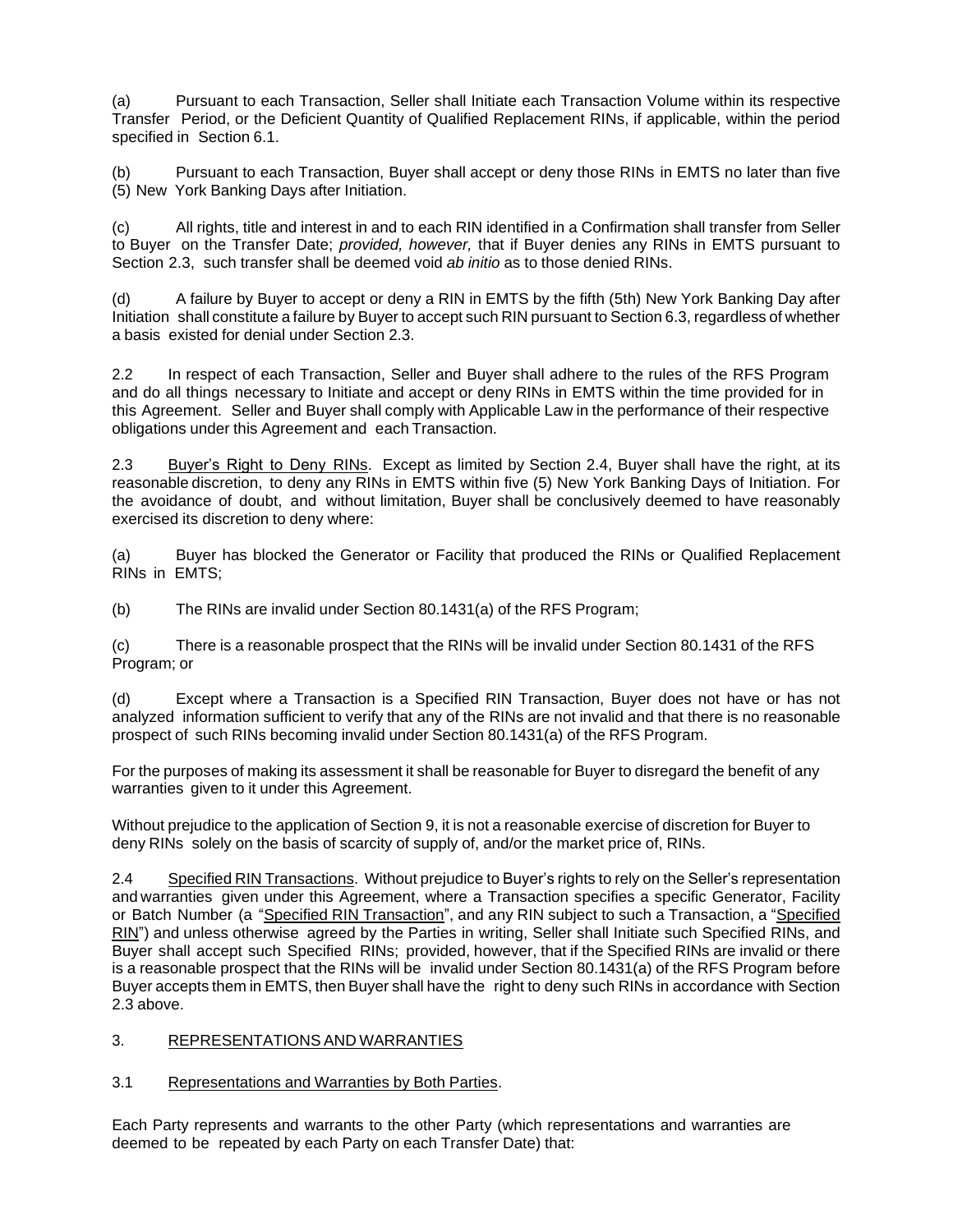(a) It has the corporate and legal capacity, authority, and power, and all governmental and other licenses, authorizations, permits, consents, contracts and other approvals (if any), necessary to execute, deliver, and perform this Agreement ("Required Authorizations"), and has complied with any conditions to the Required Authorizations applicable to the execution, delivery and performance of this Agreement, and states that such Required Authorizations shall remain in full force and effect until its obligations under this Agreement have been fulfilled;

(b) It is a registered user of EMTS and has completed any registration required by the RFS Program;

(c) This Agreement and each Transaction, and such Party's performance of them, is in compliance with the RFS Program;

(d) Its obligations pursuant to this Agreement constitute its legal, valid and binding obligations, enforceable in accordance with their respective terms (subject to applicable bankruptcy, reorganization, insolvency, moratorium or similar laws affecting creditors' rights generally and subject, as to enforceability, to equitable principles of general application regardless of whether enforcement is sought in a proceeding in equity or at law);

(e) It is not relying upon any representations of the other Party other than those expressly set forth in this Agreement and, with respect to any particular Transaction, in the applicable Confirmation;

(f) It has entered into this Agreement and each Transaction as principal (and not as advisor, agent, broker or in any other capacity, fiduciary or otherwise), has a full understanding of the material terms and risks of this Agreement and each Transaction, has made its own independent decision to enter into this Agreement and each Transaction and as to whether this Agreement and each Transaction is appropriate or suitable for it based upon its own judgment and upon advice from such advisors as it has deemed necessary and it is capable of assuming those risks;

(g) It has made its trading and investment decisions, including regarding the suitability thereof, based upon its own judgment and any advice from such advisors, as it has deemed necessary and not in reliance upon any view expressed by the other Party and is capable of assessing the merits of and understanding (on its own behalf or through independent professional advice) this Agreement and each Transaction, understands and accepts the terms, conditions and risks of this Agreement and each Transaction, and is capable of assuming, and assumes, the risks of this Agreement and each Transaction;

(h) In respect of this Agreement and any Transaction, each Party (i) is acting solely in the capacity of an arm's-length contractual counterparty, (ii) is not acting as a financial advisor or fiduciary or in any similar capacity for or on the other Party's behalf and (iii) has not given to the other Party any assurance or guarantee as to the expected performance or result of this Agreement or any Transaction; and

(i) The Parties intend that each Transaction shall be physically settled.

#### 3.2 Representations and Warranties by Seller.

Seller represents and warrants to Buyer that on each Transfer Date:

(a) Seller shall convey good title to all RINs it sells hereunder, free and clear of any liens, security interests, and encumbrances or any interest in or to them by any third party;

(b) Each RIN Initiated or sold: (i) is valid under the RFS Program; (ii) is separated and unassigned; (iii) was generated from a Facility; (iv) has no basis for becoming invalid under Section 80.1431(a) of the RFS Program; and (v) shall not otherwise result in a violation of Section 80.1431(a)(2) of the RFS Program, nor shall the Seller engage in any future conduct that would result in such a violation; and

(c) Each RIN Initiated or sold is of the D-Code, K-Code, and RIN Generation Year (other than where a later year is permitted in accordance with this Agreement) specified in the relevant Confirmation (if any) and has not been retired.

## 3.3 **OTHER THAN THE WARRANTIES SPECIFIED OR REFERRED TO IN SECTION 3 AND THE REQUIREMENT OF COMPLIANCE WITH APPLICABLE LAW CONTAINED IN SECTION 2.2, TO**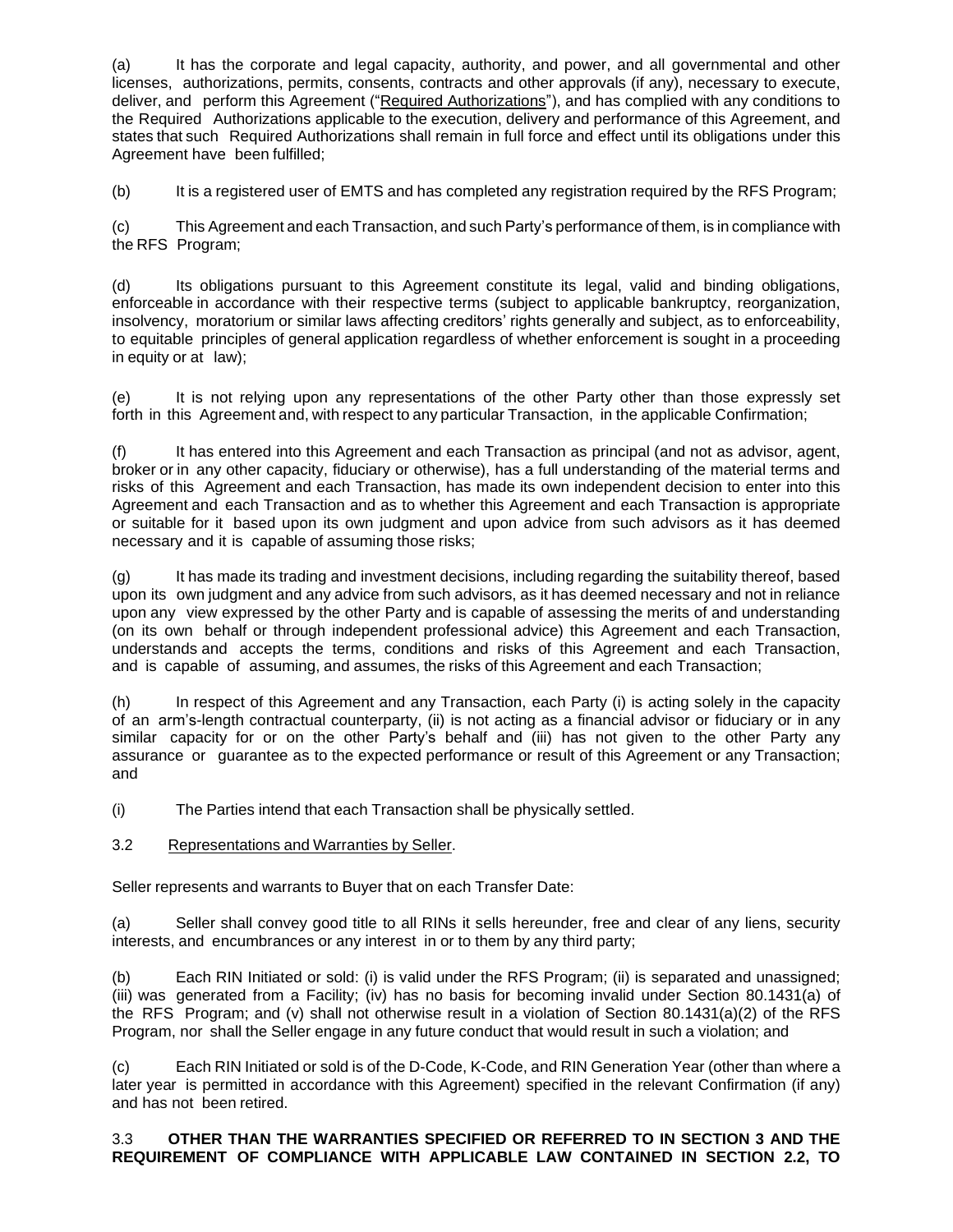**THE EXTENT PERMITTED UNDER APPLICABLE LAW, SELLER MAKES NO OTHER REPRESENTATION OR WARRANTY, WRITTEN OR ORAL, EXPRESS OR IMPLIED, INCLUDING, WITHOUT LIMITATION, ANY REPRESENTATION OR WARRANTY THAT THE RINS WILL BE MERCHANTABLE OR FIT OR SUITABLE FOR A SPECIFIC PURPOSE, EVEN IF SUCH PURPOSE IS KNOWN TO SELLER, UNLESS OTHERWISE STATED IN THE CONFIRMATION FOR A PARTICULAR TRANSACTION. SELLER EXPRESSLY DISCLAIMS ANY WARRANTY AGAINST INFRINGEMENT OF ANY PATENT, TRADEMARK OR COPYRIGHT AND IS NOT RESPONSIBLE FOR THEIR FUTURE USE OR MISUSE IN CONJUNCTION WITH COMPLIANCE WITH ANY OTHER GOVERNMENT REGULATIONS.**

# 4. PAYMENTS AND INVOICES

4.1 Trade Documentation. Payee (generally Seller) shall promptly send payer (generally Buyer) (a) a written invoice ("Invoice") showing sufficient detail from which to determine the Transaction(s) to which it relates, the amount due and how such amount was calculated, and the Payment Due Date.

4.2 Making Payment. All payments shall be made in U.S. Dollars by the Payment Due Date via wire transfer in same day funds. Except as provided herein or as otherwise agreed by the Parties, payment shall be made without deduction, withholding or set-off. Where the due date for payment falls on a Saturday or on a weekday other than Monday, which is not a Banking Day, then any such payment shall be made on the preceding Banking Day. Where the last day for payment falls on a Sunday or a Monday, which is not a Banking Day, then any such payment shall be made on the following Banking Day.

4.3 Timing of Invoices. All Invoices under this Section 4 must be received by 12:00 noon Eastern Prevailing Time on a New York Banking Day in order to be considered received on such New York Banking Day, otherwise such Invoice shall be considered received on the following New York Banking Day.

4.4 Price Rounding. All U.S. dollar amounts shall be rounded to the nearest cent (and half cents shall be rounded upward).

4.5 Interest. Any amount payable hereunder, if not paid when due, and any amount payable as a refund as a result of an overpayment, shall bear interest from the Payment Due Date or the date of overpayment (as applicable) until the date payment is received at the rate calculated as an annual rate (365/366 day year basis as applicable), equal to two percent (2%) above the JP Morgan Chase Bank, New York, N.Y. prime interest rate (or Citibank N.A. New York, NY, prime interest rate if JP Morgan Chase Bank interest rate is unknown), or the maximum amount allowed by law, whichever is less, in effect on the day payment was due. If there is no publication on the Payment Due Date, then the most recent preceding day's publication will be used. The interest rate shall not be more than the lawful maximum rate of interest. The relevant Party shall pay any interest due within three (3) New York Banking Days following receipt of the interest invoice.

4.6 Payment Dispute. If a Party, in good faith, disputes the accuracy of the amount due in respect of a Transaction, such Party will timely pay such amount as it believes to be correct and provide written notice stating the reasons why the remaining disputed amount is incorrect, along with supporting documentation acceptable in industry practice. Payment of the disputed amount shall not be required until the dispute is resolved. In the event the Parties are unable to resolve such dispute, either Party may pursue any remedy available at law or in equity to enforce its rights pursuant to this Agreement. In the event that it is determined that the Party that is disputing the amount due must pay the disputed amount, then such Party shall pay interest in accordance with Section 4.5 on such disputed amount from and including the originally scheduled Payment Due Date to, but excluding, the date paid.

4.7 In the event that Buyer receives any request for payment to Seller to be made to a bank account which is different from that which is set out in the Confirmation, Buyer shall be required to forthwith verify and re-confirm the request before any payment is made by Buyer to the bank account set out in the said request.

## 5. CREDIT and PREPAYMENT

5.1 If a Party (the "Secured Party") has commercially reasonable grounds for insecurity with respect to the other Party's (the "Posting Party") creditworthiness or performance under this Agreement, the Secured Party shall provide the Posting Party with written notice requesting an amount of Performance Assurance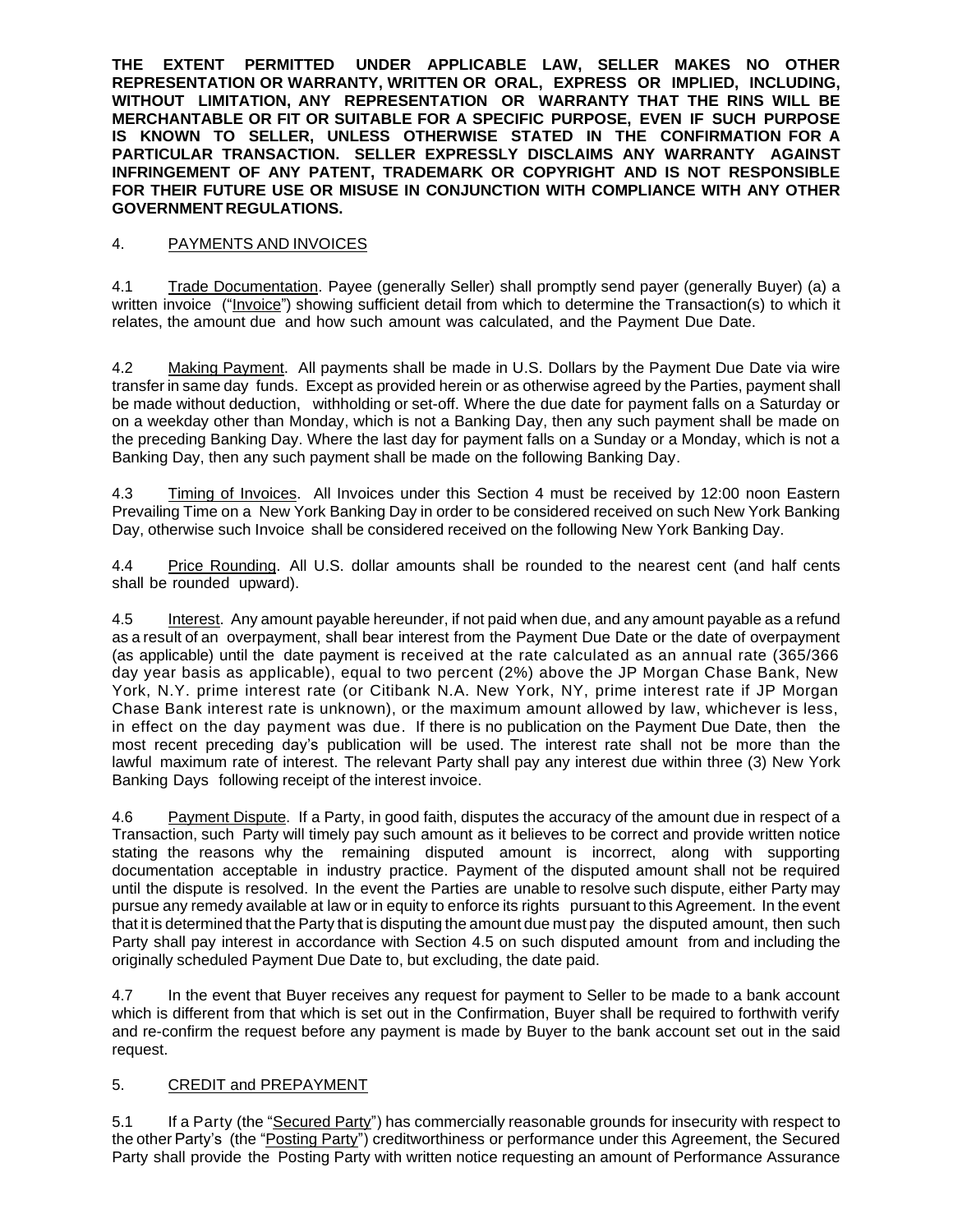determined by the Secured Party in a commercially reasonable manner and/or Secured Party (if it is the Seller) may require Prepayments under Section 5.4; provided, however, if Secured Party requests both Performance Assurance and Prepayments, then Secured Party's request for Performance Assurance shall be limited to assurances for amounts in excess of the Prepayment Amount then due. In any event, any amounts of Performance Assurance specified in such demand shall thereby become immediately due and payable. After such demand, and in the event that title has not already been transferred, Secured Party may withhold performance until such Performance Assurance shall have been received by it. Any cost, expense, or charges associated with any letter of credit procured pursuant to this Section shall be for the account of the party providing the letter of credit from a Qualified Institution acceptable to Shell. "Performance Assurance" may be posted in one of the following forms: cash, an irrevocable standby letter of credit issued or confirmed by a Qualified Institution acceptable to Shell and in a form and for a term acceptable to the Secured Party or another form of assurance mutually agreed by the Parties. The Posting Party shall deliver the amount of Performance Assurance requested under this Section 5 to the Secured Party no later than two (2) New York Banking Days after Secured Party's request for the same.

5.2 It is the Parties' intent that the right to request Performance Assurance set forth in Section 5.1 shall be a Party's exclusive right to request Performance Assurance in respect of a Transaction, and that any similar right available under the UCC or at law shall not be available.

5.3 Where Shell is the Seller, Seller may, within Seller's full discretion, at any time request and Buyer shall, not later than two (2) New York Banking Days after request by Seller, provide Performance Assurance. After such request, and in the event that title has not already been transferred, Seller may withhold performance until such Performance Assurance shall have been received by it. Any cost, expense, or charges associated with any letter of credit procured pursuant to this Section shall be for the account of Buyer.

5.4 Notwithstanding anything to the contrary in this Agreement, if required by Seller, pursuant to Section 5.1 or as a result of a failure to pay or Event of Default, Buyer shall make advance payment in U.S. Dollars by electronic funds transfer to Seller for RINs purchased by Buyer pursuant to one or more Transactions under this Agreement ("Prepayment"). Specifically, for each Transaction pursuant to which Seller is obligated to deliver RINs to Buyer and for which Seller requires Buyer to make a Prepayment, Seller shall issue an invoice to Buyer and Buyer shall make the Prepayment to Seller by the date specified on Seller's invoice ("Prepayment Due Date"). All Prepayments shall be in an amount equal to the price (or estimated price if the price is based on an index and is not known at the time the invoice is issued) multiplied by the total quantity (or estimated quantity if the actual quantity is not known at the time the invoice is issued) of RINs to be purchased for each outstanding Transaction for which Prepayment is required (each a "Prepayment Amount"). Each Prepayment Amount shall be paid by electronic funds transfer, in same day funds (without setoff, counterclaim or deduction), to the account specified by Seller. If, pursuant to a Transaction, the actual quantity of RINs delivered differs from the contract quantity or the price differs from the estimated price upon which Prepayment was made or other amounts are owing by or to Buyer (including, without limitation, other charges related to the Transaction(s) or amounts arising from any overpayments or underpayments for prior periods), the party owing such amounts shall pay such amounts owing by it within two (2) New York Banking Days of receipt of request by the party to whom the payment is owed. In the event Buyer fails to timely make the Prepayment, Seller shall have the right to immediately withhold or suspend delivery of RINs until such time as the required payment is received. Such suspension of delivery of RINs shall not relieve Buyer of its obligation to purchase RINs pursuant to any Transaction and shall be in addition to, and not in replacement of, any other right or remedy available to Seller under this Agreement.

### 6. REMEDIES FOR FAILURE TO INITIATE OR ACCEPT RINS, AND DEFICIENT RINS

- 6.1 In the event that, in relation to a Transaction:
- (a) Seller fails to Initiate all or part of a Transaction Volume during the applicable Transfer Period;
- (b) Buyer exercises its right to deny all or part of a Transaction Volume pursuant to Section 2.3;

(c) Seller breaches any of the warranties contained in Section 3.1(b) or (c), Section 3.2, or any warranty specified as subject to this Section 6.1(c) in the applicable Confirmation; or

(d) Initiated RINs accepted by Buyer are or become invalid for purposes of the RFS Program,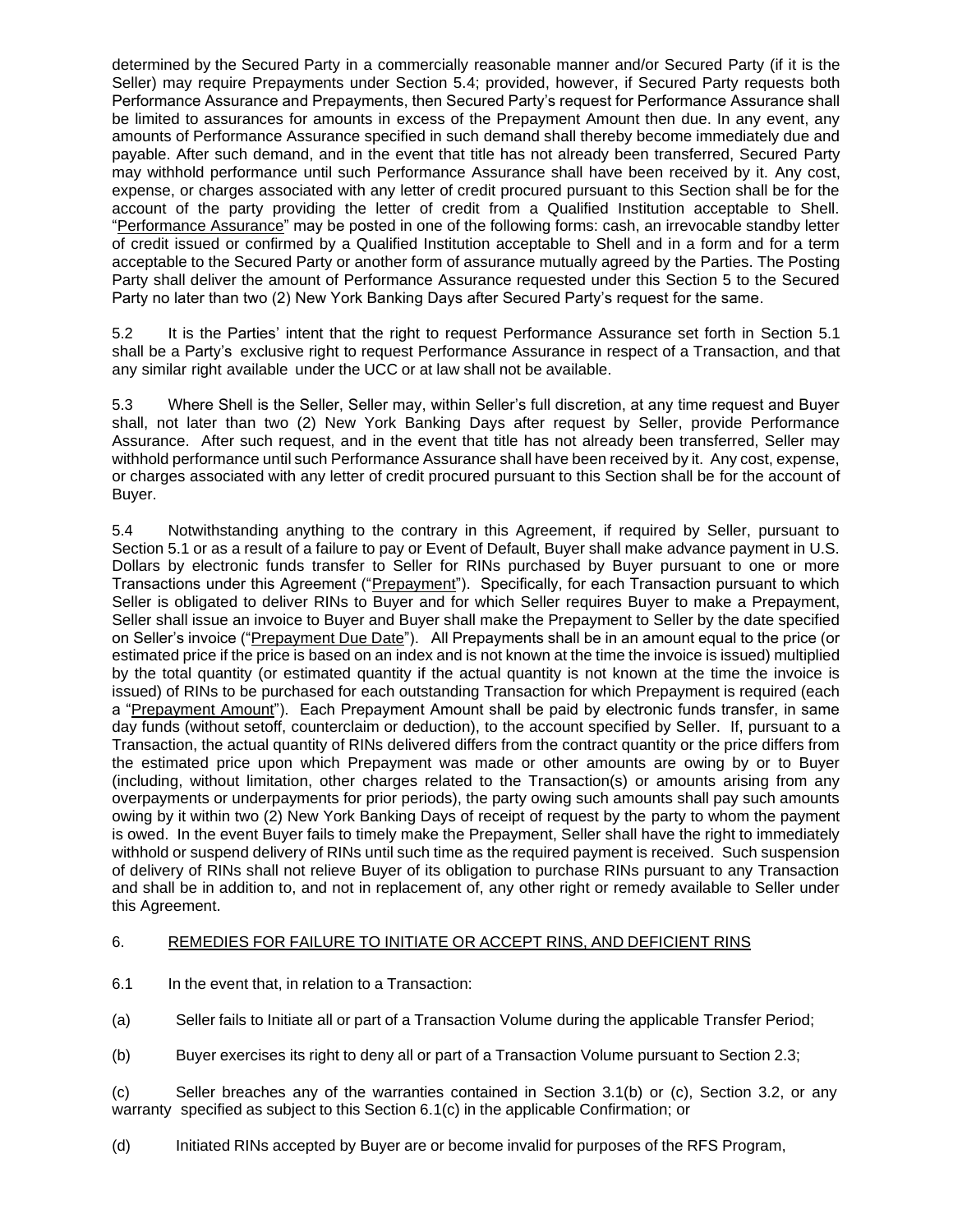(each such affected RIN a "Deficient RIN"), then, Seller shall, at Seller's sole cost and expense, Initiate Qualified Replacement RINs in a volume equal to the Deficient Quantity within (i) in the case of Sections 6.1(a) or (b), three (3) New York Banking Days after Seller receives notice from Buyer that the circumstances in Sections 6.1(a) or (b) apply, or (ii) in the case of Sections 6.1(c) or (d), fifteen (15) calendar days after Seller receives notice from Buyer that the circumstances in Sections 6(c) or (d) apply; provided, however, that if such day is not a New York Banking Day, then the deadline shall be the immediately preceding New York Banking Day.

For the avoidance of doubt, if Deficient RINs are Q-RINs or B-RINs, notwithstanding the Buyer's limited exemption under Section 80.1474 (e) or (f) of the RFS Program, the Seller shall Initiate Qualified Replacement RINs in a volume equal to the Deficient Quantity.

Notwithstanding the foregoing, if Seller transfers Deficient RINs to Buyer, then to the extent such Deficient RINs are not invalid RINs under the RFS Program, but deficient for other reasons, Buyer shall be required to transfer such Deficient RINs back to Seller within three (3) New York Banking Days of having received the Qualified Replacement RINs from Seller.

6.2 Except where Section 6.3 applies, if:

(a) Seller fails to timely or fully comply with its obligation to Initiate contained in Section 6.1; or

(b) at the time the circumstances in Sections 6.1(b), (c), or (d) occur and less than ten (10) New York Banking Days remain before the annual RFS compliance deadline given in 40 CFR §80.1451 of the year that is two (2) calendar years after the year the originally Initiated RINs were generated,

then Seller shall, at Buyer's election by notice either (i) Initiate Qualified Replacement RINs in a volume equal to the Deficient Quantity in accordance with Section 6.1 above, or (ii) pay Buyer within five (5) New York Banking Days of receipt of Buyer's Invoice, unless otherwise mutually agreed between the Parties, the positive difference, if any, between (a) Market Value and (b) Contract Value, with such sum increased by any amount already paid by Buyer to Seller on account of the Deficient RINs.

For purposes of Section 6.2, (i) the phrase "the amount of the RINs remaining to be delivered or received under a Transaction" as used in the defined terms "Market Value" and "Contract Value" shall refer to and mean the Deficient Quantity; and (ii) the Market Value shall be calculated on the New York Banking Day notified by Buyer that falls (i) where Section 6.2 (a) applies, no sooner than the last day for performance of Seller's obligations under Section 6.1 applies and, (ii) where Section 6.2(a) or 6.2(b) applies, no later than three (3) New York Banking Days after the date Buyer gives notice of its election.

6.3 In the event that Buyer fails to accept or deny all or part of a Transaction Volume or Qualified Replacement RINs in EMTS, as contemplated under Section 2, Seller shall provide written notice of such failure to Buyer. If Buyer fails to accept any portion of those RINs (the "Pending RINs") in EMTS within one (1) New York Banking Day of receiving such notice, then (a) Seller may cancel one or more of the Pending RINs in EMTS, and Seller's obligation to sell and deliver and Buyer's obligation to purchase and receive shall be reduced to the extent Seller cancels such Pending RINs or such Pending RINs expire in EMTS, and (b), regardless of whether Seller cancels, Buyer shall pay Seller the sum of (i) the positive difference, if any, between (1) the Contract Price less (2) the market price, multiplied by the volume of all Pending RINs (on all such RINs whether or not ultimately accepted), and (ii) the purchase price for any of such RINs ultimately accepted by Buyer. For purposes of this Section 6.3, market price shall be determined by Seller in a commercially reasonable manner with the date of determination as follows: (x) in the case of cancellation, as of the date of cancellation; (y) in the case of expiration, as of the date of expiration; and (z) in the case of acceptance, as of the date of acceptance.

6.4 In the event the provisions of this Section 6 are invoked, Seller and Buyer agree to work together in good faith to pursue an efficient, commercial and practical resolution consistent with the foregoing options (or any combination thereof) in order to cure any default with respect to any Deficient RINs, provided, however, the replacement RINs must be Qualified Replacement RINs unless otherwise mutually agreed.

6.5 Seller shall issue a PTD accurately describing the Qualified Replacement RIN. Buyer and Seller shall otherwise be subject to the general obligations set forth in Section 2.1.

6.6 Section 6.1(b), (c), and (d), and, for the avoidance of doubt, Section 2.3 shall apply equally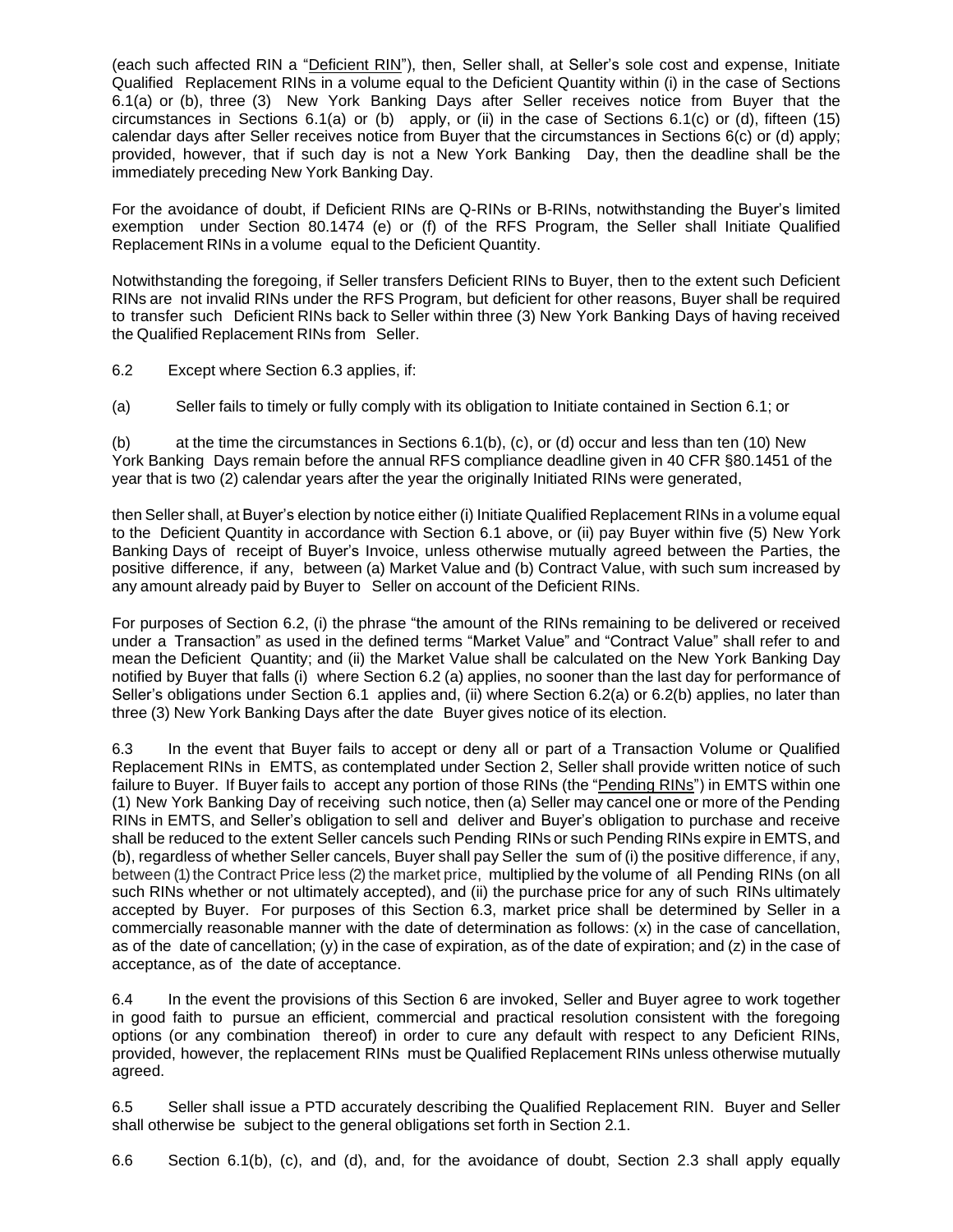to any Qualified Replacement RINs.

6.7 Except in respect of a failure to pay any amount due under Section 6.2 or Section 6.3, the remedies set out in this Section 6 are exclusive remedies for the occurrence of the events described in Section 6.

# 7. EVENTS OF DEFAULT

7.1 An "Event of Default" shall mean the occurrence with respect to a Party of one of the following events:

(a) Failure to Pay. A Party fails to make payment of any amount due when required under this Agreement or any Transaction, within two (2) New York Banking Days following receipt of a written notice of such failure from the other Party.

(b) Failure to Provide Performance Assurance. A Party fails to provide acceptable Performance Assurance support as requested by the Secured Party pursuant to Section 5 and in accordance with the period for performance specified in Section 5.

(c) Breach of Agreement. Except for any breach or event described in Section 6.1(a) through (d) (the exclusive remedies for which are specified in Section 6.2) or Section 6.3, and except for any event described in Section 7.1(a) and (b) above, a Party fails to perform or repudiates any material obligation to the other Party under this Agreement or breaches any representation, covenant or warranty in any material respect under this Agreement and, in each case, if capable of being cured, is not cured to the satisfaction of the other Party in its sole discretion, within two (2) New York Banking Days following receipt of written notice to such Party that corrective action is needed.

(d) Designated Event. A Designated Event occurs with respect to a Party or its Credit Support Provider (if any), and the creditworthiness of the Party or its Credit Support Provider or, if applicable, the successor, surviving or transferee entity of the Party or its Credit Support Provider (as applicable) is materially weaker than that of the Party or its Credit Support Provider immediately prior to such Designated Event.

(e) Bankruptcy. A Party or its Credit Support Provider, if any, is or becomes Bankrupt.

## 8. TERMINATION AND LIQUIDATION

8.1 Notwithstanding any other provision of this Agreement or the existence of any Performance Assurance, if at any time an Event of Default has occurred and is continuing with respect to a Party (such Party, the "Defaulting Party"), the other Party (the "Performing Party") may, in its sole discretion, designate a date (not earlier than the date of such notice and not later than twenty (20) days after the date of such notice (an "Early Termination Date")) on which to terminate, liquidate and accelerate all outstanding Transactions and calculate a Termination Payment (as defined below) in the manner set forth in Section 8.2 and Section 8.3. To the extent that, in the reasonable opinion of the Performing Party, certain Transactions may not be liquidated and terminated under Applicable Law on the Early Termination Date, such Transactions shall be terminated as soon thereafter as is reasonably practicable, in which case the actual termination date for such Transactions will be the Early Termination Date in respect thereof for purposes of Section 8.2. Notwithstanding the foregoing, if the Defaulting Party is governed by a system of law that does not permit termination to take place after the occurrence of an Event of Default described in Section 7.1(e), then no prior notice shall be required upon the occurrence of such Event of Default, in which case the Early Termination Date shall be deemed designated immediately preceding the occurrence of such event.

8.2 On or as soon as reasonably practicable following the Early Termination Date, the Performing Party shall determine the final amount payable between the Parties under this Agreement as provided in this Section 8.2 (the "Termination Payment") and shall provide notice of the Termination Payment to the Defaulting Party. The Performing Party shall calculate the Termination Payment by (a) valuing each Transaction at its Market Value as reasonably determined by the Performing Party as of the Early Termination Date and then determining the amount by which such then prevailing Market Value differs from the Contract Value (it being understood that (i) in the event the prevailing Market Value of a Transaction exceeds the Contract Value, the difference in value shall be due from Seller to Buyer, and (ii) in the event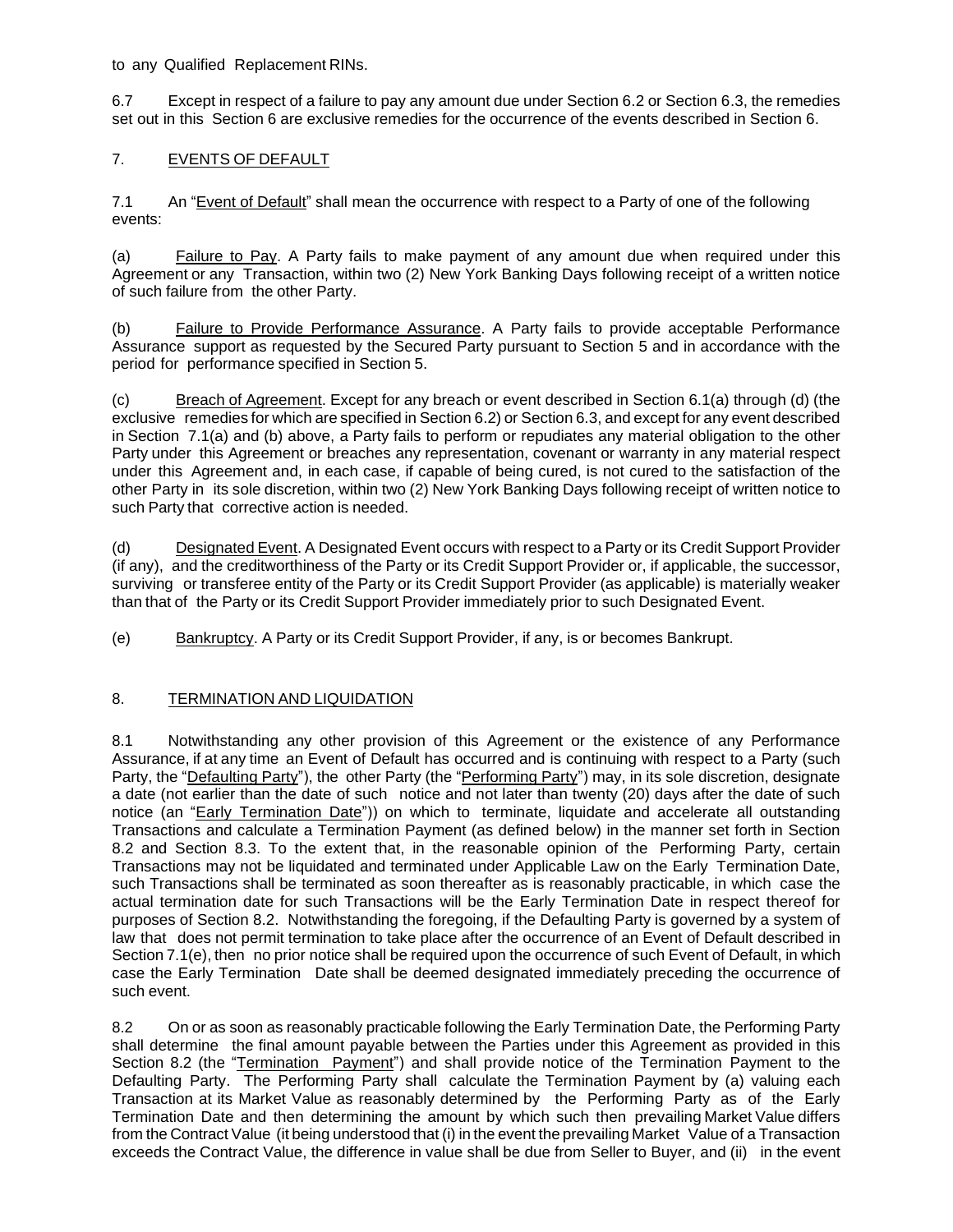that the prevailing Market Value of a Transaction is less than the Contract Value, the difference in value shall be due from Buyer to Seller), (b) determining any other damages, costs or expenses incurred by the Performing Party as a result of the early termination of such Transactions including those contemplated by Section 8.4 (without duplication and subject always to Section 12.1), (c) determining any other amounts payable from one Party to the other Party under this Agreement (including amounts due in respect of RINs Initiated and accepted hereunder) and (d) netting or aggregating the foregoing amounts into a single liquidated amount. If the Defaulting Party owes the Termination Payment to the Performing Party, then, within two (2) New York Banking Days of the date upon which the Performing Party's notice of the Termination Payment is effective, the Defaulting Party shall pay the Termination Payment, less the value of any Performance Assurance or other collateral or credit support held by the Performing Party with respect to which the Performing Party has notified the Defaulting Party in writing of its election to exercise its setoff rights under Section 8.3. If the Performing Party owes the Termination Payment to the Defaulting Party, then, within two (2) New York Banking Days of the date upon which the Performing Party's notice of the Termination Payment is effective, the Performing Party shall pay the Termination Payment, less the value of any Performance Assurance or other collateral or credit support held and not returned by the Defaulting Party.

8.3 Closeout Setoff. If the Performing Party elects to designate an Early Termination Date under Section 8.1, and the Termination Payment is payable to the Defaulting Party, the Performing Party shall be entitled, at its option and in its discretion (and without prior notice to the Defaulting Party), to setoff against such Termination Payment any amounts ("Other Amounts") payable by the Defaulting Party to the Performing Party under any other agreements, instruments or undertakings between the Defaulting Party and the Performing Party (whether or not arising under this Agreement, matured or contingent and irrespective of the currency, place of payment or place of booking of the obligation). To the extent that any Other Amounts are so setoff, those Other Amounts will be discharged promptly and in all respects. The Performing Party will give notice to the other Party of any setoff effected under this Section 8.3. For this purpose, either the Termination Payment or the Other Amounts (or the relevant portion of such amounts) may be converted by the Performing Party into the currency in which the other is denominated at the rate of exchange at which the Performing Party would be able, in good faith and using commercially reasonable procedures, to purchase the relevant amount of such currency.

8.4 The Performing Party's rights under this Section 8 shall be in addition to, and not in limitation or exclusion of, any other rights of setoff, recoupment, combination of accounts, lien or other right which it may have, whether by agreement, operation of law or otherwise. No delay or failure on the part of a Performing Party to exercise any right or remedy shall constitute an abandonment of such right or remedy, and the Performing Party shall be entitled to exercise such right or remedy at any time after an Event of Default has occurred, so long as such Event of Default is continuing. The Defaulting Party shall indemnify and hold harmless the Performing Party for and against any and all reasonable out-of-pocket expenses incurred by the Performing Party by reason of the enforcement of and protection of its rights under this Agreement or as a result of the early termination of any Transactions, including reasonable attorney's fees and costs of collection.

8.5 Grant of Security Interest/Remedies. To the extent a Party requires Performance Assurance and/or has received a credit support document under this Agreement, then the Posting Party hereby grants to the Secured Party a present and continuing security interest in same. Upon or at any time after the designation or deemed designation of an Early Termination Date, the Defaulting Party must return all remaining Performance Assurance transferred to it pursuant to this Agreement, as applicable, and all proceeds resulting therefrom or the liquidation thereof.

8.6 Suspension of Performance. Notwithstanding any other provision of this Agreement, if (a) an Event of Default or (b) an event that, with the lapse of time or the giving of notice or both, would constitute an Event of Default shall have occurred and be continuing, the Performing Party, upon written notice to the Defaulting Party, shall have the right: (i) to suspend performance under any or all Transactions; provided, however, in no event shall any such suspension continue for longer than ten (10) New York Banking Days with respect to any single Transaction, unless an Early Termination Date shall have been declared and notice thereof given pursuant to Section 8.1, and (ii) to the extent an Event of Default shall have occurred and be continuing, to exercise any remedy available at law or in equity.

8.7 Bankruptcy Acknowledgements. The Parties intend that each Transaction shall constitute a "forward contract" under § 101(25) of Title 11 of the United States Code, 11 U.S.C. §§ 101 et seq., as amended from time to time (the "Bankruptcy Code"), and that this Agreement constitutes a "master netting agreement"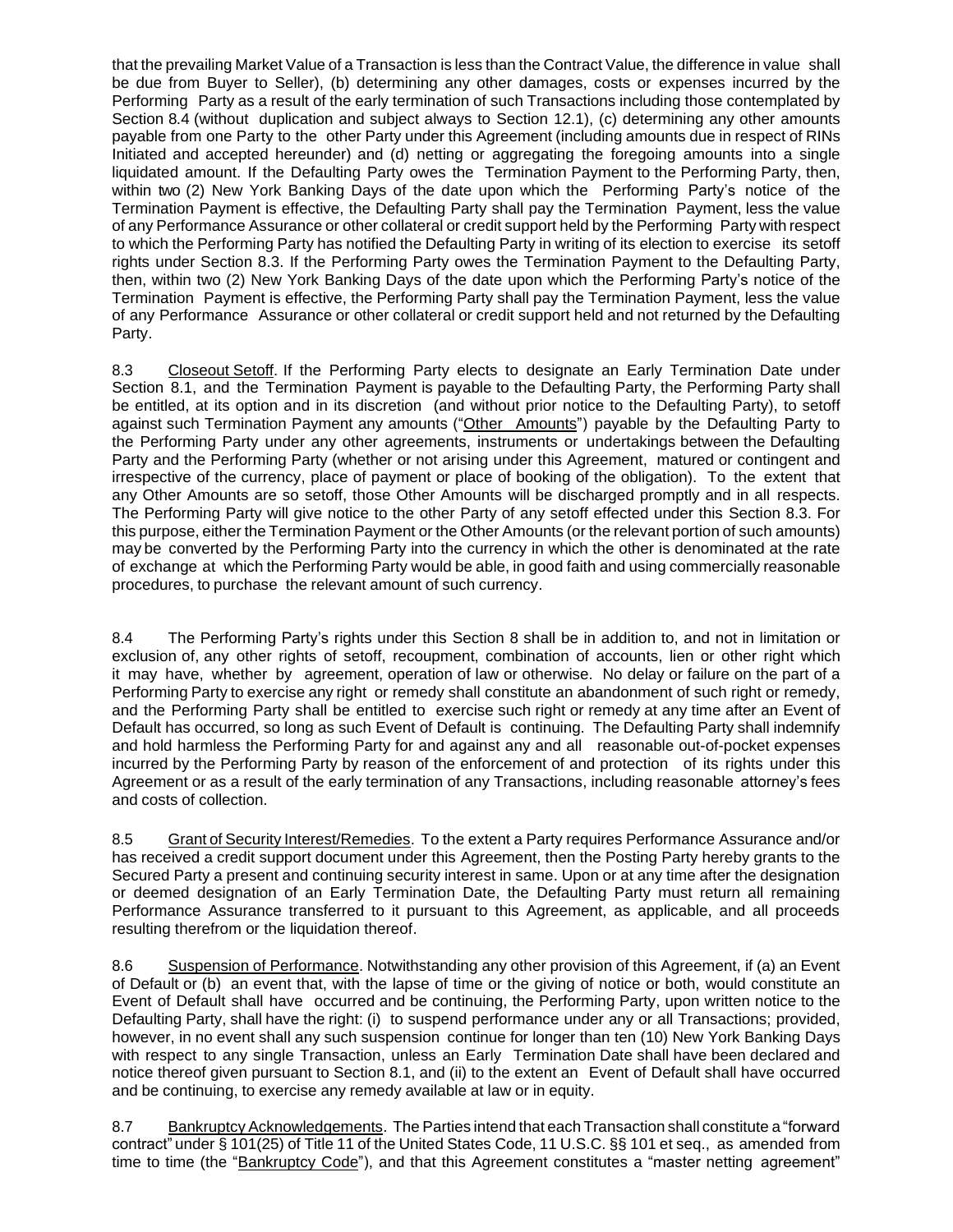under § 101(38a) of the Bankruptcy Code, and that the rights of the Performing Party in Section 8 include the rights referred to in § 561(a) of the Bankruptcy Code. Further, the Parties intend that each Party shall be a "forward contract merchant" under § 101(26) and a "master netting agreement participant" under § 101(38B), for purposes of the Bankruptcy Code.

## 9. FORCE MAJEURE

9.1 Subject to Section 9.2, a Party shall be excused from the performance of its obligations with respect to a Transaction to the extent its performance of such obligations is prevented, in whole or in part, due to the occurrence of any event or circumstance, whether foreseeable or unforeseeable, that is reasonably beyond the control of such Party and which, by the exercise of due diligence, such Party could not have remedied, avoided or overcome (any such event, a "Force Majeure"), which may include, without limitation, any of the following events:

(a) Compliance with Applicable Law; provided however, that Seller shall not be excused from performance where the RINs it Initiates or intends to Initiate are invalid for purposes of the RFS Program;

(b) Hostilities of war (declared or undeclared), embargoes, blockades, civil unrest, riots or disorders, acts of terrorism, or sabotage;

(c) Fires, explosions, lightning, maritime peril, collisions, storms, landslides, earthquakes, floods, and other acts of nature;

(d) Strikes, lockouts, or other labor difficulties (whether or not involving employees of Seller or Buyer); provided, however, that the decision to settle a strike or other labor difficulties shall be wholly within the discretion of the Party facing such difficulty; or Disruption or breakdown of production or transportation facilities, equipment, labor or materials, including, without limitation, the closing of harbors, railroads or pipelines.

For purposes of this Agreement, the term "Force Majeure" expressly excludes (i) a failure of performance of any person other than the Parties, except to the extent that such failure was caused by an event that would otherwise satisfy the definition of a Force Majeure event as set forth in this Section 9, (ii) the loss of Buyer's market or any market conditions for any RINs that are unfavorable for Buyer or Seller, (iii) the loss of Seller's intended supply of RINs, (iv) the failure of Seller's intended supplier of RINs to perform, (v) any failure by a Party to apply for, obtain or maintain any permit, license, approval or right of way necessary under Applicable Law for the performance of any obligation hereunder, and (vi) a Party's inability to economically perform its obligations under this Agreement.

EMTS Unavailability. In the event that EMTS is disrupted or unavailable, the affected obligations of the Parties will be suspended (but not discharged) until EMTS is not disrupted and is available.

9.2 Notwithstanding the provisions of Section 9.1, nothing contained in this Agreement shall relieve a Party of its obligation to make payments when due with respect to performance prior to the occurrence of a Force Majeure event, including Buyer's obligation to pay in full the purchase price or any other amounts due for the RINs actually Initiated and accepted hereunder.

9.3 In the event that a Party believes a Force Majeure event has occurred that will require it to invoke the provisions in this Section 9, such Party shall use commercially reasonable efforts to give prompt oral notice to the other Party followed by written notice within two (2) New York Banking Days following the occurrence of such event, of the underlying circumstances of the particular causes of Force Majeure, the expected duration thereof and the volume of the RINs affected. The Party claiming Force Majeure shall also use commercially reasonable efforts to give the other Party such notice of cessation of the Force Majeure event and the date when performance is expected to resume.

9.4 Notwithstanding anything to the contrary in this Agreement, (a) if an event or circumstance which would otherwise constitute or give rise to a Force Majeure event under this Section 9 also constitutes an Event of Default other than an Event of Default under Section 7.1(e), it will be treated as a Force Majeure event and not as an Event of Default; and (b) if an event or circumstance which would otherwise constitute or give rise to a Force Majeure event under this Section 9 also constitutes an Event of Default under Section 7.1(e), it will be treated as an Event of Default and not as a Force Majeure event.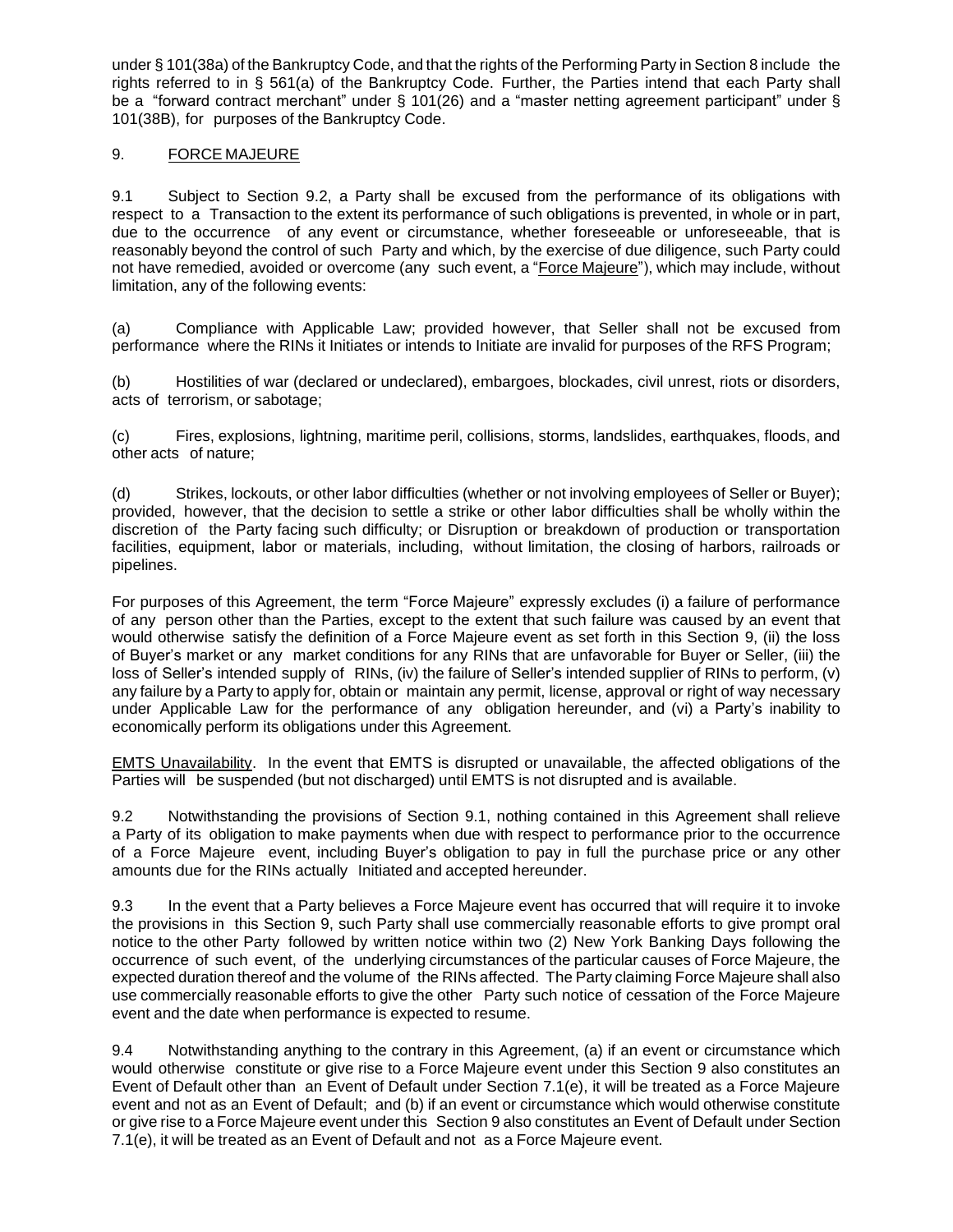## 10. GOVERNING LAW AND SETTLEMENT OF DISPUTES

10.1 This Agreement shall be governed by and construed in accordance with the laws of the State of New York without reference to its choice of law doctrine, but without prejudice to the provisions of § 5-1401 of the General Obligations Law of the State of New York. The Parties hereby submit to the exclusive jurisdiction of any federal court of competent jurisdiction, or, if any federal court declines to exercise or does not have jurisdiction, in any New York state court situated in New York City, Borough of Manhattan, and to service of process by certified mail delivered to the Party at its last designated address. Each Party waives, to the fullest extent permitted by Applicable Law, any right it may have to a trial by jury in respect of any proceedings relating to this Agreement.

10.2 The Parties expressly agree that the United Nations Convention on Contracts for the International Sale of Goods shall not apply to this Agreement.

# 11. TAXES

11.1 Tax Obligations Generally. Each Party shall be responsible for any taxes that may be imposed on it arising from the sale or purchase, respectively, of RINs pursuant to any Transaction.

## 12. LIMITATION OF LIABILITY

12.1 NEITHER SELLER NOR BUYER (EACH OF WHICH IS REFERRED TO AS THE "FIRST PARTY") SHALL BE REQUIRED TO PAY OR BE LIABLE TO THE OTHER PARTY (THE "OTHER PARTY") OR THE OTHER PARTY'S AFFILIATES FOR INCIDENTAL, CONSEQUENTIAL, INDIRECT, EXEMPLARY, SPECIAL OR PUNITIVE DAMAGES OR FOR LOST PROFITS OR ANY FINES OR PENALTIES ASSESSED BY ANY GOVERNMENTAL AUTHORITY INCLUDING, BUT NOT LIMITED TO, RFS PROGRAM FINES OR PENALTIES (WHETHER OR NOT ARISING FROM THE FIRST PARTY'S NEGLIGENCE). IF AND TO THE EXTENT ANY PAYMENT REQUIRED TO BE MADE PURSUANT TO THIS AGREEMENT IS DEEMED TO CONSTITUTE LIQUIDATED DAMAGES, THE PARTIES ACKNOWLEDGE AND AGREE THAT SUCH DAMAGES ARE DIFFICULT OR IMPOSSIBLE TO DETERMINE AND THAT SUCH PAYMENT IS INTENDED TO BE A REASONABLE APPROXIMATION OF THE AMOUNT OF SUCH DAMAGES AND NOT A PENALTY. EACH PARTY SHALL TAKE REASONABLE STEPS TO MITIGATE DAMAGES FROM ANY BREACH HEREOF.

## 13. ASSIGNMENT

13.1 This Agreement shall extend to and be binding upon the successors and assigns of the Parties, but neither this Agreement nor any part, including any rights, interests or obligations hereunder (except as provided in Section 13.2 below), shall be assigned or transferred by either Party or by operation of law, merger or otherwise without the prior written consent of the other Party, which shall not be unreasonably withheld. Any assignment or transfer made by either Party without the other Party's written consent need not be recognized by and shall not be binding upon the other Party. Upon the making of any such assignment, unless otherwise agreed by the Parties, the assignor shall remain bound to perform or procure performance of the said obligations (as so accepted) by the assignee. For the purpose of this Agreement, a merger constitutes an assignment subject to this provision.

13.2 Notwithstanding Section 13.1 above, Seller may without Buyer's consent assign all or a portion of its rights to receive and obtain payment under the Agreement in connection with any finance, securitization or bank funding arrangements, always providing such assignment does not contravene any applicable law, regulation or decree binding upon Buyer. Any payment made by Buyer to the payee specified in Seller's invoice in respect of Product delivered under the Agreement shall be in full discharge of Buyer's payment obligations to Seller under the Agreement. Any such assignment will not detract from Seller's obligations under the Agreement.

#### 14. NON-WAIVER

14.1 No waiver by either Party of any breach by the other Party of any of the representations, covenants, warranties, terms or conditions of this Agreement shall be construed as a waiver of any succeeding breach of the same or of any other covenant or condition hereof.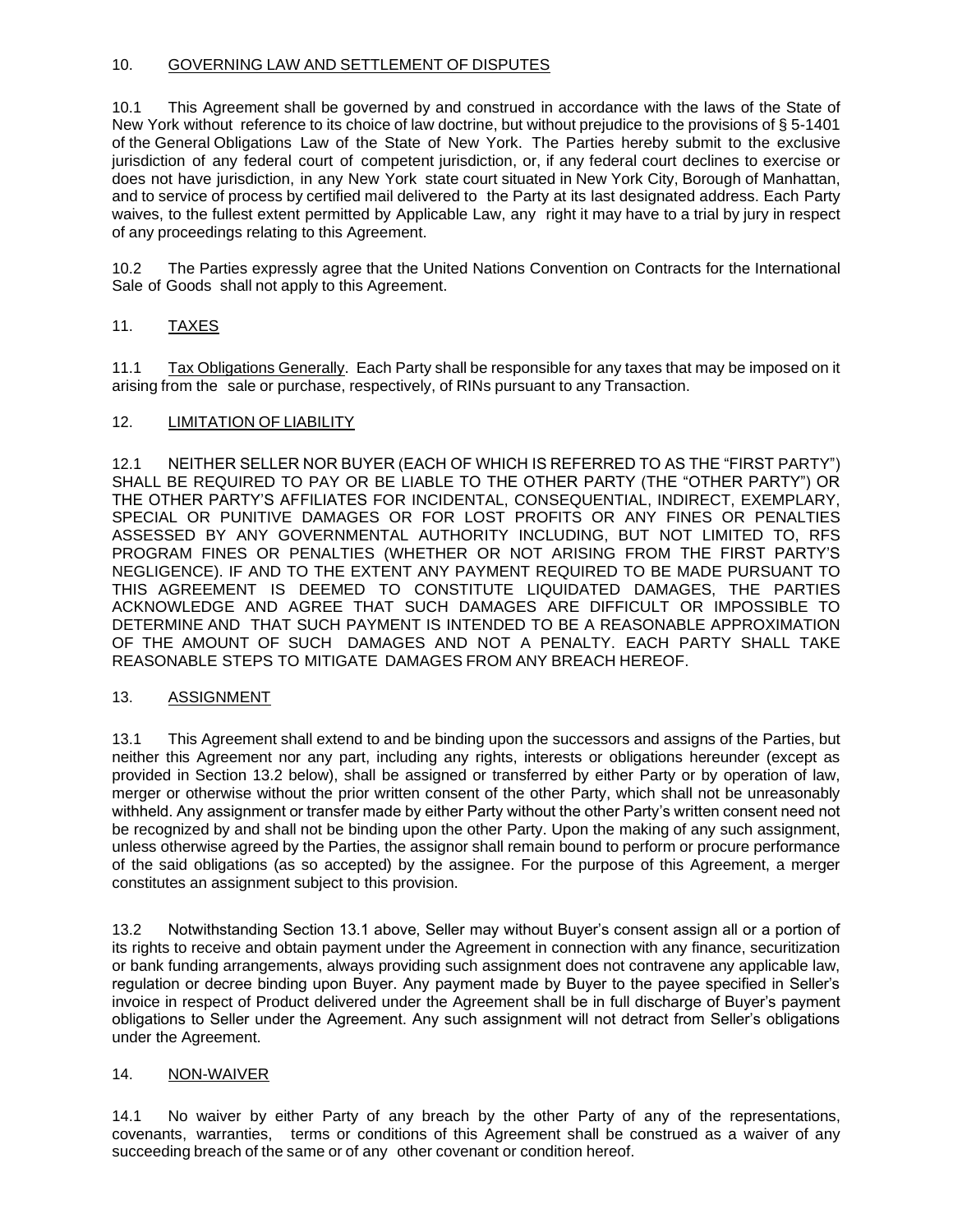### 15. ENTIRE AGREEMENT; AMENDMENTS

15.1 No statement or agreement, oral or written, made prior to the signing of this Agreement, shall vary or modify the written terms hereof. Neither Party shall claim any amendment to, modification of, or release from any provisions of this Agreement, whether set out in an annex, schedule, supplement or Confirmation or otherwise, unless such amendment, modification or release is in writing, is signed by the Parties and specifically states that it is an amendment to, modification of, or release from this Agreement or one or more Transactions.

### 16. NOTICES

16.1 All notices and other communications under this Agreement shall be deemed given on the date of the addressee's receipt thereof and shall be given only in writing by letter, facsimile, electronic data transmission, or e-mail (with receipt confirmed). Provided that if transmitted by facsimile or electronic data transmission and it is received after close of business on a New York Banking Day, it shall be deemed to have been received on the following New York Banking Day.

#### 17. WRITTEN CONFIRMATIONS

17.1 The Parties intend that they are legally bound by the terms of each Transaction from the moment they agree to those terms (whether orally or otherwise). A Confirmation may be generated electronically by an electronic confirmation matching service or be executed and delivered in counterparts (including by facsimile transmission or by other means agreed between the Parties), which in each case will be sufficient for all purposes to evidence a binding supplement to this Agreement.

17.2 Absent the availability of an electronic confirmation matching service, the Confirming Party shall confirm a Transaction by forwarding a written Confirmation to the other Party (the "Non-Confirming Party") (via facsimile or other means agreed between the Parties) within five (5) New York Banking Days after the Trade Date. If the Non-Confirming Party objects to any term(s) of such written Confirmation, it shall notify the Confirming Party in writing of such objection within ten (10) New York Banking Days of the Non-Confirming Party's receipt thereof, failing which the Non-Confirming Party shall be deemed to have accepted such terms.

(a) If the Confirming Party fails to send a written Confirmation within five (5) New York Banking Days after the Trade Date, a written Confirmation may be forwarded by the Non-Confirming Party to the Confirming Party. If the Confirming Party objects to any term(s) of such written Confirmation, it shall notify the Non-Confirming Party of such objection within ten (10) New York Banking Days of the Confirming Party's receipt thereof, failing which the Confirming Party shall be deemed to have accepted such terms.

(b) If each of the Parties sends a written Confirmation and neither Party objects to the other Party's written Confirmation within ten (10) New York Banking Days of receipt of such written Confirmation, the Confirming Party's written Confirmation shall be deemed to be accepted and shall be the controlling written Confirmation, unless (i) the Confirming Party's written Confirmation was sent more than five (5) New York Banking Days after the Trade Date and (ii) the Non-Confirming Party's written Confirmation was sent prior to the Confirming Party's written Confirmation, in which case the Non-Confirming Party's written Confirmation shall be deemed to be accepted and shall be the controlling written Confirmation. Failure by either Party to send or return an executed, written Confirmation or any objection by either Party shall not invalidate the Transaction agreed to by the Parties.

(c) Documenting Party. For all Transactions, the Parties agree the "Confirming Party" will be Shell.

## 18. NEW OR CHANGED LAWS OR REGULATIONS

18.1 If the Contract Price of a Transaction is based on an industry reference index (the "Original Index") that ceases to be published or is not published for any period applicable to calculation of the Reference Price of the Transaction (in which case such Transaction will be deemed an Affected Transaction), the Parties shall in good faith (a) select an alternative index that reflects as nearly as possible the same information as published in the Original Index; or (b) negotiate an interim Reference Price for the Transaction until the Original Index recommences publishing or an alternative index can be selected by the Parties in good faith to replace the Original Index.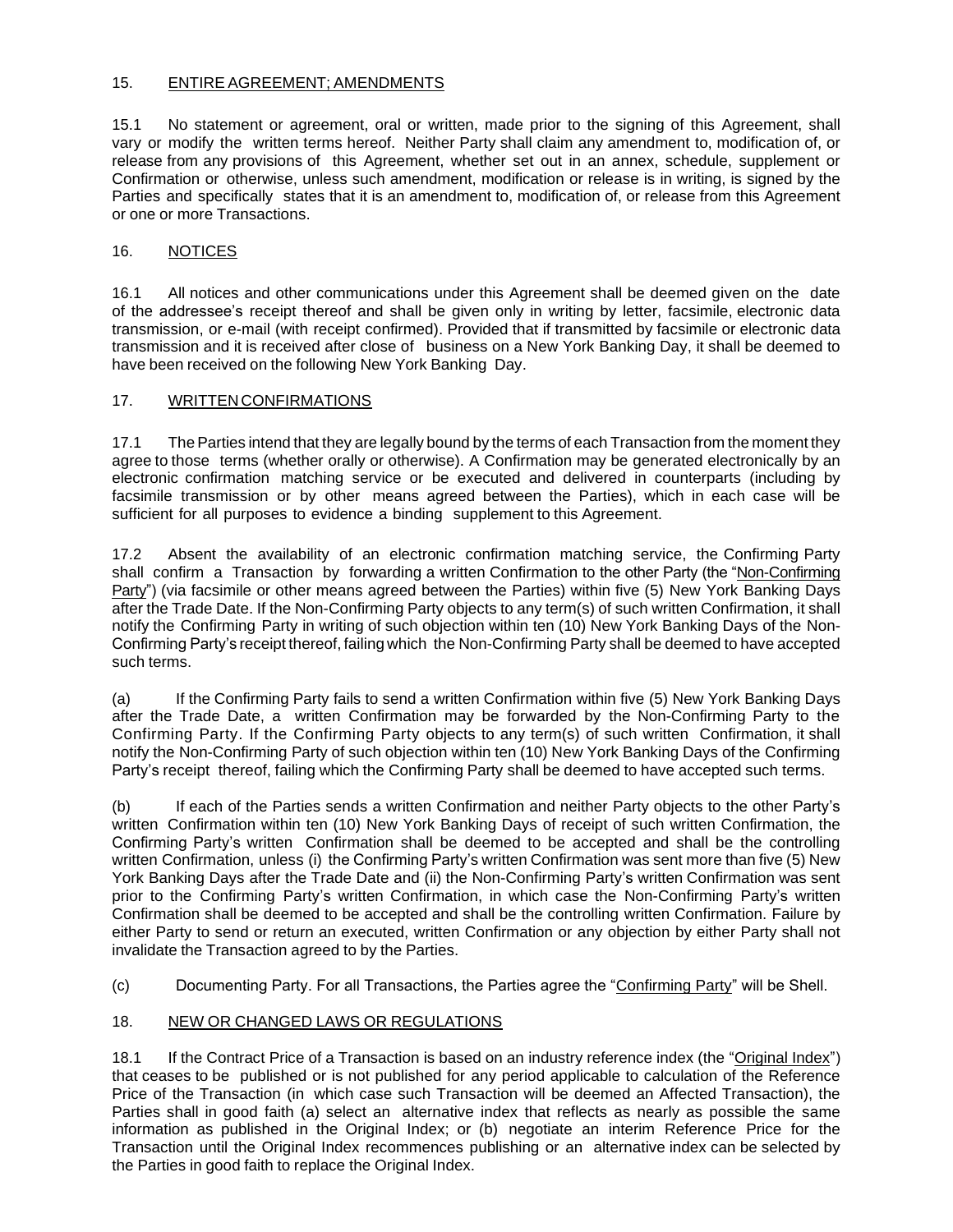18.2 If the Parties do not agree upon new prices or terms satisfactory to both within thirty (30) days of the failure of an Original Index to publish as described in Section 18.1, as applicable, either Party shall have the right to terminate all Affected Transactions that may legally be terminated at the end of the thirty (30) day period, in which case each Party shall determine the Termination Payment that would be payable with respect to Affected Transactions as though it were the Performing Party in accordance with Section 9 above. The Termination Payment payable with respect to Affected Transactions will be an amount equal to the sum of (i) one-half of the difference between the Termination Payments calculated by the two Parties, and (ii) the lesser of such two Termination Payments. Any RINs Initiated and accepted during the thirty (30) day period shall be sold and purchased at the Contract Price and on the terms set forth in the Confirmation without any price adjustment in respect of the new or changed Applicable Law concerned.

### 19. MISCELLANEOUS

19.1 Severability. If any Governmental Authority of competent jurisdiction declares any provision of this Agreement unlawful, void or unenforceable, such provision will not invalidate, void or make unenforceable any other provision of this Agreement. The remaining terms and conditions shall remain in full force and effect, and the Parties will negotiate in good faith to reform this Agreement in order to give effect to the original intention of the Parties.

19.2 Recording of Conversations. Each Party consents to the recording of telephone conversations between the trading, marketing and other relevant personnel of the Parties in connection with this Agreement or any Transaction as long as the party performing the recording is doing so in compliance with Applicable Law.

19.3 No Third Party Beneficiaries. Nothing expressed or implied in this Agreement is intended to create any rights, interests, obligations or benefits under this Agreement in any person other than the Parties and their respective successors and permitted assigns.

19.4 Counterparts. This Agreement (including any Confirmation) may be executed in any number of counterparts and by different Parties in separate counterparts, any of which when so executed shall be deemed to be an original and all of which when taken together shall constitute one and the same agreement.

19.5 Prior Transactions. Any transaction entered into between the parties, now existing or hereafter, identified as a Transaction in this Agreement or the relevant Confirmation, whether before, on or after the effective date of this Agreement, is incorporated into this Agreement by reference, shall be a Transaction hereunder and shall be subject to the terms herein.

19.6 Data Privacy. The parties may provide each other with information regarding an identifiable individual, the processing and transfer of which will be in accordance with applicable data protection laws.

### 19.7 Facilitation Payments and Anti-Corruption.

(a) Each Party represents, warrants, and covenants that in connection with this Agreement and the business resulting therefrom: (i) it is aware of and will comply with Anti-Corruption Laws; (ii) whether directly or indirectly, it has not made, offered, authorized, or accepted and will not make, offer, authorize, or accept any payment, gift, promise, or other advantage, to or for the use or benefit of any government official or any other person where that payment, gift, promise, or other advantage would comprise a facilitation payment or otherwise violate the Anti-Corruption Laws; (iii) it has maintained and will maintain adequate written policies and procedures to comply with Anti-Corruption Laws or, alternatively, has made itself aware of and shall adhere to the Shell General Business Principles and the Shell Code of Conduct (www.shell.com/about-us/our-values); (iv) it has maintained and will maintain adequate internal controls, including but not limited to using reasonable efforts to ensure that all transactions are accurately recorded and reported in its books and records to reflect truly the activities to which they pertain, such as the purpose of each transaction, with whom it was entered into, for whom it was undertaken, or what was exchanged; (v) it will, to its knowledge retain such books and records for the period required by Applicable Law or a Party's own retention policies, whichever is longer; (vi) in the event a Party becomes aware it has breached an obligation in this paragraph, it will promptly notify the other Party, subject to the preservation of legal privilege; (vii) it has used and will use reasonable efforts to require any subcontractors, agents, or any other third parties to also comply with the foregoing requirements in this paragraph; (viii) it will provide information (which unless publicly available will include documentary evidence) in support of the other/requesting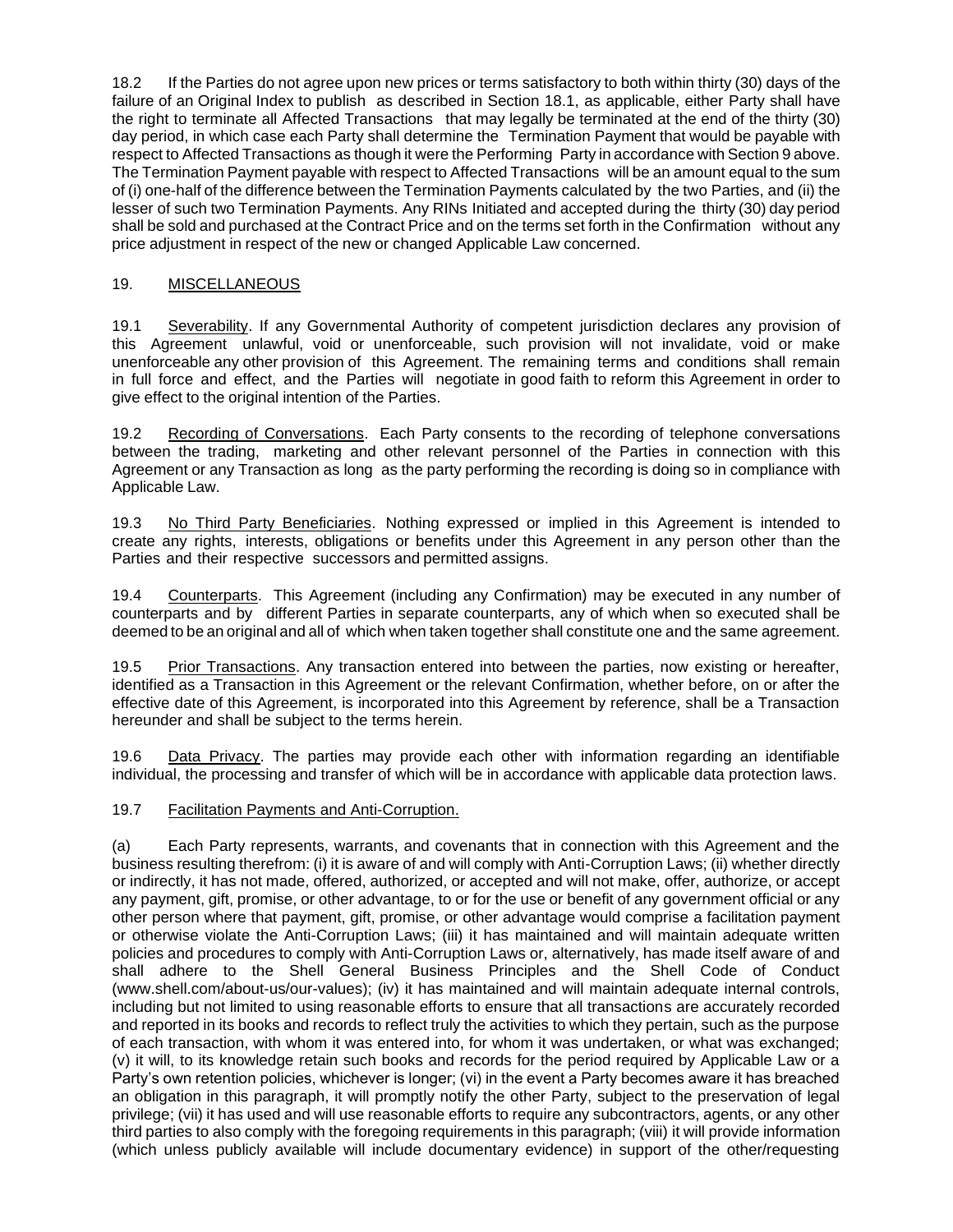Party's ongoing Know Your Customer ("KYC") process requirements, about its ownership, officers, and corporate structure (including any changes thereto); and (ix) only a Party (and not its Affiliates or a third party) shall make payments to the other Party, except with that other Party's prior written consent. Subject to the preservation of legal privilege, during the Term and for seven (7) years thereafter and on reasonable notice, each Party shall have a right, at its expense, and the other Party shall take reasonable steps to enable this right, to audit the other Party's relevant books and records with respect to compliance with this paragraph.

(b) Without limitation to any other available remedies, where a Party (the First Party) fails, or its subcontractors, agents, or other third parties fail, to comply with this Section, the other Party (the Second Party), acting in good faith, shall have a right to notify the First Party in writing of such failure to comply and, if the written notice contains reasonable detail about the failure to comply then, if the failure is incapable of being cured or, if capable of cure and the First Party does not cure the failure to comply within sixty (60) calendar days following receipt of the written notice, the Second Party shall have the right to terminate the Agreement on further written notice to the First Party. Nothing in this Agreement shall require a Party to perform any part of this Agreement or take any actions if, by doing so, the Party would not comply with the Anti-Corruption Laws. The obligations in this Section shall survive the termination or expiry of this Agreement.

## 19.8 Trade Controls.

(a) The Parties each confirm that they are knowledgeable about Trade Controls Laws applicable to their performance of this Agreement, including the lists of Restricted Parties. The Parties shall comply with all applicable Trade Control Laws in the performance of this Agreement and in particular the Parties shall not, and shall procure that their contractors and agents shall not, do anything which is inconsistent with or which may cause any other Party to be exposed to the risk of any potential fines, penalties, and/or enforcement measures taken by government agencies or national courts under, or be in breach of, Trade Control Laws. Buyer agrees that the laws and regulations of the producing country with respect to the export of Product apply to this Agreement, except insofar as those laws and regulations are inconsistent with U.S. laws or regulations. If documents are required by Seller, or Seller's supplier(s), Buyer shall provide upon request any relevant documents for the purpose of verifying the final destination of the Product sold hereunder.

(b) Notwithstanding anything to the contrary herein, nothing in this Agreement is intended, and nothing herein should be interpreted or construed, to induce or require either Party to act or refrain from acting (or agreeing to act or refrain from acting) in any manner which is inconsistent with, penalised or prohibited under Trade Control Laws applicable to the Parties. This Section 19.7 shall survive expiration or termination of this Agreement.

(c) The Buyer shall not directly or indirectly export, re-export, transfer divert, trade, import, transport, store, sell, deliver or re-deliver any RINs provided by the Seller to, or for end-use by, a Restricted Jurisdiction or a Restricted Party unless specifically authorized to do so in writing by the Seller. The Buyer shall not cause the Seller to be in breach of Trade Control Laws or Restricted Jurisdiction provisions.

(d) Neither Party shall be obliged to perform any obligation under this Agreement, shall not be liable for damages or costs of any kind (including but not limited to penalties) for any delay or non-performance, and shall be entitled to suspend or terminate this Agreement with immediate effect, if either Party determines that such performance would be in violation of, inconsistent with, or would expose that Party to any potential fines, penalties, and/or enforcement measures taken by government agencies or national courts under Trade Control Laws.

(e) Notwithstanding anything to the contrary, if the Product is to be exported from the United States by Buyer or its designee, Buyer shall be the "U.S. Principal Party in Interest" as that term is used by U.S. Customs and/or the Bureau of Industry and Security ("BIS"). Buyer shall comply with all regulations, including but not limited to those relating to licensing, reporting, filing and recordkeeping. In the event Buyer exports Product from the U.S., Buyer shall indemnify and hold harmless Seller from any and all damages, liabilities, penalties, fines, costs, and expenses, including attorneys' fees, arising out of claims, suit, allegations or charges of Buyer's failure to comply with the provisions of this Section.

(f) Where Shell is the Seller, if the Product is designated for export, Buyer shall indemnify, defend and hold harmless Seller for all claims and damages of any nature arising from or related to allegations that the Product was not ultimately exported, or was comingled with any product not designated for export, in